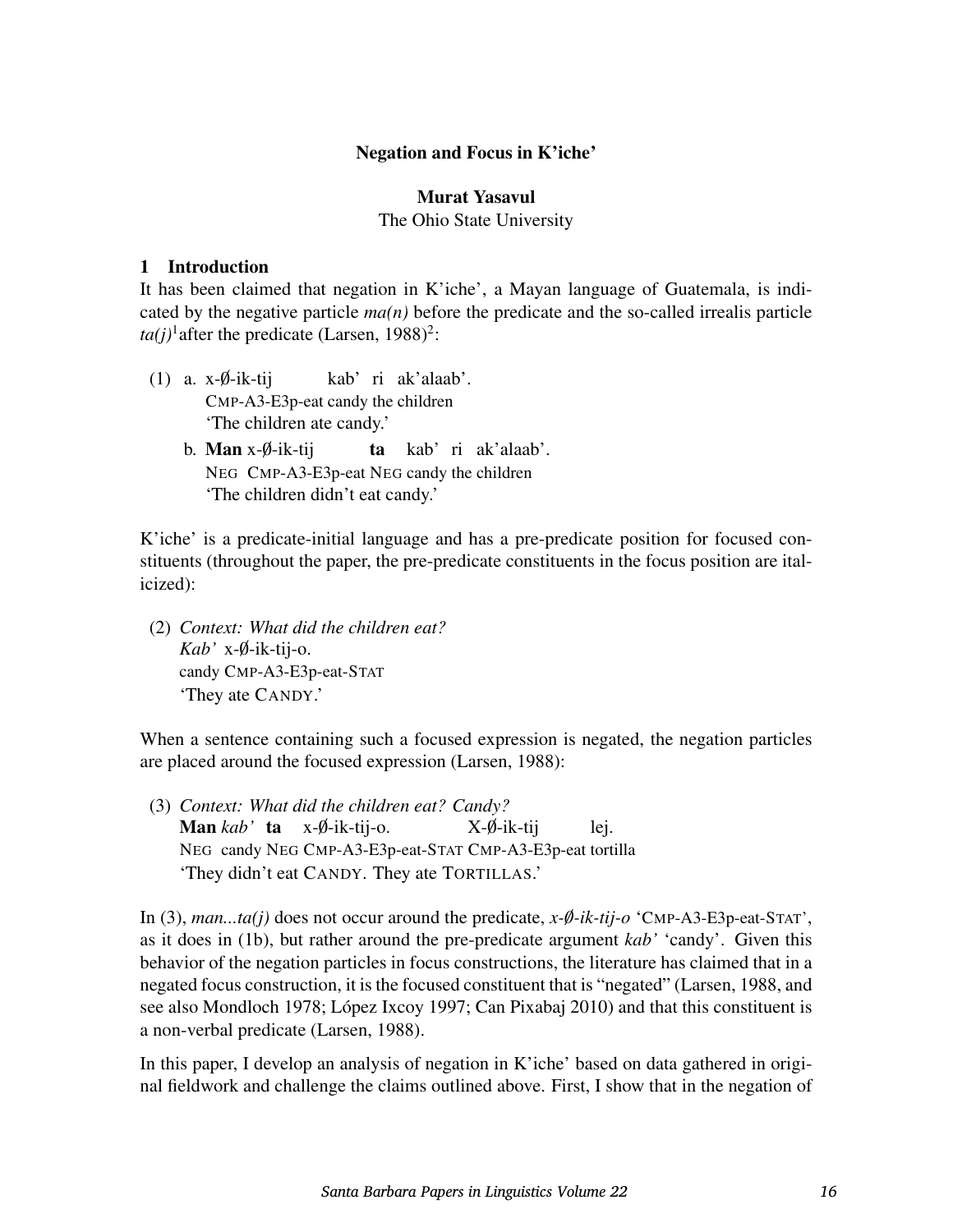simple declarative sentences, the negation particles do *not* always occur around the predicate of the sentence as a whole. These are the cases where the predicate of the sentence is a complex one or is formed by a verb or an auxiliary taking another verbal complex as a complement. As for negated focus sentences, I show that it is also *not* always the whole pre-predicate constituent that the negation particles are placed around. These are the cases where the negation particles occur around a proper sub-constituent of the pre-predicate constituent. These two cases show that the claims in the literature about the surface distribution of *man...ta(j)* are descriptively inadequate. I follow Henderson (to appear) and argue that phonological restrictions on the particle *ta(j)* account for the distribution of the negation particles. Moreover, I claim that, just as in the case of negated simple declaratives, *man...ta(j)* always yields propositional negation in a negated focus sentence and does not involve "negating" a constituent, as the traditional analyses can be taken to suggest (Mondloch, 1978; Larsen, 1988; López Ixcoy, 1997; Can Pixabaj, 2010, see also England 1983, 1989; Broadwell 2000; Duncan 2003). I argue that the common intuition about the focused constituent being "negated" is due to the pragmatic interaction between focus and negation. In particular, it is due to fact that, as has long been observed, when a focus construction is negated what is asserted is targeted by negation, whereas what is presupposed, the existence of a Question Under Discussion (Roberts, 1996), survives as an implication (Jackendoff, 1972; Kratzer, 1989). I argue that combining the facts about the distribution of *man...ta(j)* and the pragmatics of focus and negation gives us a unified account of negation in K'iche' where we can predict the variable surface distribution of *man...ta(j)* which invariably yields propositional negation.

The rest of this paper is organized as follows. In section 2, I give some background on K'iche' morpho-syntax. In section 3, I talk about negation in basic declaratives, illustrate the shortcomings of the traditional analyses and provide a better descriptive generalization. Section 4 is where I explain what I mean by focus in more detail, discuss its interaction with negation and present a generalization about the behavior of negation. I conclude in section 5.

### 2 Background

K'iche' has an ergative-absolutive agreement system (Larsen, 1988), and preserves this system throughout changes in aspect and clause type (Pye, 2001). The basic word order is VS in intransitive clauses and VOA in transitive clauses (Larsen, 1988; Pye & Poz, 1988; England, 1991) where S stands for the single argument of an intransitive, A for the more agent-like argument of a transitive, and O for the more patient-like argument of a transitive verb (Dixon,  $1994$ )<sup>3</sup>. These two word orders characterize the basic, non-emphatic sentences where pronominal arguments are usually dropped. First, here are some examples that illustrate intransitive clauses in K'iche'.

 $(4)$  x- $\emptyset$ -war CMP-A3-sleep the man ri achi. 'The man slept.'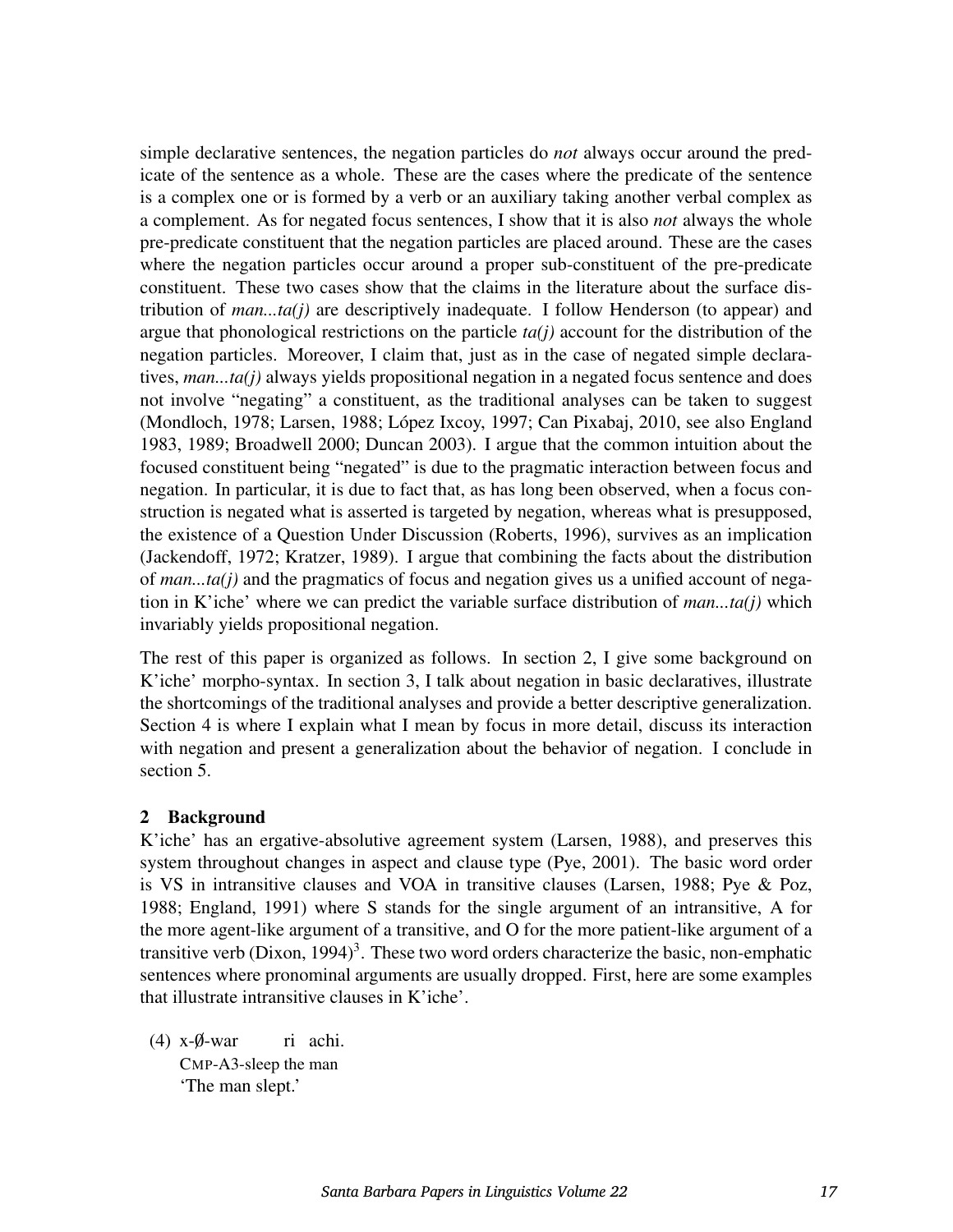(5) x-at-war-ik. CMP-A2-sleep-STAT 'You slept.'

There is no case-marking on noun phrases to identify grammatical relations or semantic roles; they are read off of the verbal complexes via the ergative and absolutive crossreference markers given in Table 1.

| <b>Ergative</b> | Preconsonantal | Prevocalic   | <b>Absolutive</b> |                |                    |
|-----------------|----------------|--------------|-------------------|----------------|--------------------|
| E1              | $-1n-$         | $-inw$ -/-w- |                   | A1             | $-in-$             |
| E2              | $-aa$ - $/a$ - | $-aw-$       |                   | A2             | $-at-$             |
| E <sub>3</sub>  | $-uu$ - $-u$ - | $-r-$        |                   | A <sub>3</sub> | $-\emptyset$ -     |
| E1p             | -qa-           | -q-          |                   | A1p            | $-uj$ - $/$ -oj-   |
| E2p             | $-i$ i-        | $-iw-$       |                   | A2p            | $-ix-$             |
| E3p             | -ki-           | -k-          |                   | A3p            | $-e'$ -/-eb'-/-ee- |

Table 1. Ergative and absolutive agreement prefixes, adapted from Trechsel (1993).

The absolutive markers are used to cross-reference, i.e. register the number and person features of, the S argument of an intransitive verb and the O argument of a transitive verb. In an intransitive verbal complex, e.g. in  $x \text{-} \emptyset$ -war 'CMP-A3-sleep' in (4), the sole argument *ri achi* 'the man' is cross-referenced by the phonologically null, third person singular absolutive marker  $-\iota$ -  $\Delta$ <sup>3</sup> preceding the verb root *war* 'sleep'. There are two more markers in an intransitive verbal complex in the active voice: (i) the aspect marker, here *x-* 'CMP', which precedes the absolutive marker, and (ii) the status marker *-(i)k* 'STAT' which marks phrase-finality (5), in particular, the end of an intonational phrase (Henderson, to appear) for intransitive verbs in the imperfective and perfective aspects.

The ergative markers, on the other hand, are used to cross-reference the A argument of a transitive verb as exemplified below:

- $(6)$  x- $\emptyset$ -a-to' CMP-A3-E2-help the man ri achi. 'You helped the man.'
- (7) x-at-u-to' CMP-A2-E3-help the man ri achi. 'The man helped you.'
- (8) x-at-u-to'-o. CMP-A2-E3-help-STAT 'S/he helped you.'

In a transitive verbal complex, e.g. in *x-at-u-to'-o* 'CMP-A2-E3-help-STAT' in (8), the absolutive marker *-at-* 'A2', which marks the O argument of the verb, precedes the ergative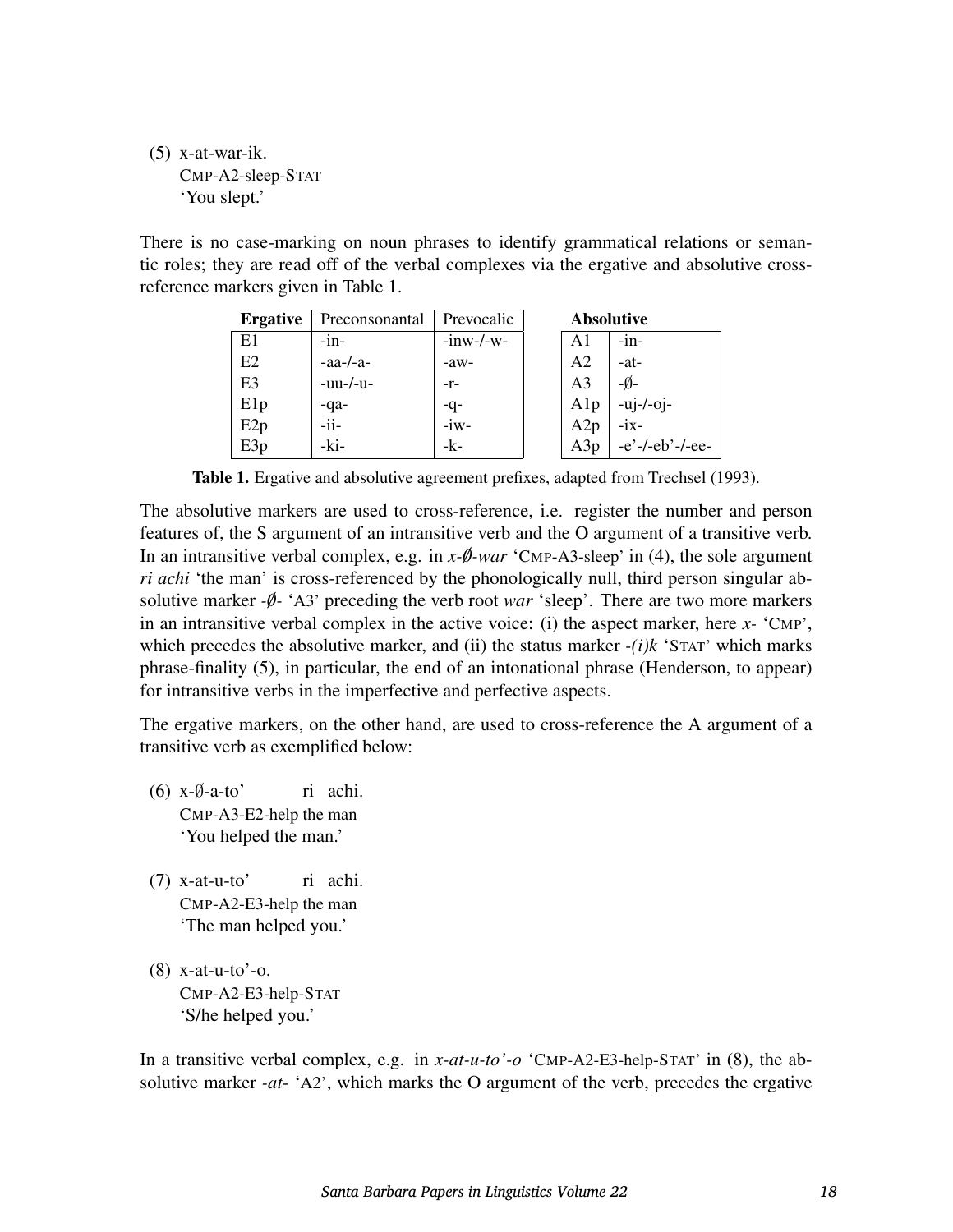marker *-u-* 'E3', which marks the A argument. The ergative marker, in turn, precedes the verb root *to'* 'help'. Since there is no overt marking on the noun phrases, the only thing that identifies, say, *ri achi* 'the man' as the O argument in (6) but as the A argument in (7) is the absolutive marker *-at-* 'A2' and the ergative marker *-u-* 'E3', respectively (Trechsel, 1993). Similar to intransitive verbs, transitive verbs may carry phrase-final suffixes when they occur at the end of intonational phrases. The form of the suffix can be *-u*, *-o* or *-j* depending on the derivational status of the stem (Trechsel, 1993). Although the status suffixes seem to have no semantic contribution, they are used to distinguish transitive and intransitive verbs in K'iche'. They also simultaneously register (in)transitivity, aspect and, in the case of transitive verbs, the derivational status of the stem (Pye, 2001).

Having provided a basic description of the morpho-syntax of K'iche', I now turn to the main topic of the paper, namely how negation is encoded across different constructions.

### 3 Negation in K'iche'

It has been traditionally claimed that negation in  $K$  iche' is indicated by the negative particle *man*<sup>4</sup> before the predicate and the so-called irrealis particle  $ta(j)$  after the predicate, with the form of  $ta(i)$  changing depending on where it occurs (Mondloch, 1978; Larsen, 1988; López Ixcoy, 1997; Can Pixabaj, 2010)<sup>5</sup>:

- (9) a.  $X-\emptyset$ -war-ik. CMP-A3-sleep-STAT 'S/he slept.'
	- b. **Man** x-Ø-war NEG CMP-A3-sleep NEG taj. 'S/he didn't sleep.'
- $(10)$  a. X- $\emptyset$ -inw-il CMP-A3-E1-see the man ri achi. 'I saw the man.'
	- b. Man x-Ø-inw-il NEG CMP-A3-E1-see NEG the man ta ri achi. 'I didn't see the man.'

Although the traditional claim can account for the data above, as the particles occur around the predicates both in (9b) and (10b), it is not hard to find counter-examples to it. With a compound verb like *b'an jab'* 'rain', for instance, or a with a finite complement-taking verb like *aj* 'want', the particles *man* and *ta(j)* do *not* enclose the predicate as a whole. As (11) and (12) illustrate, the negation particles occur around  $x-\theta$ -u-b'an 'CMP-A3-E3-make' and  $k-\theta$ -inw-aj 'INCMP-A3-E1-want', respectively, which are proper sub-constituents of the predicates of the sentences in each case: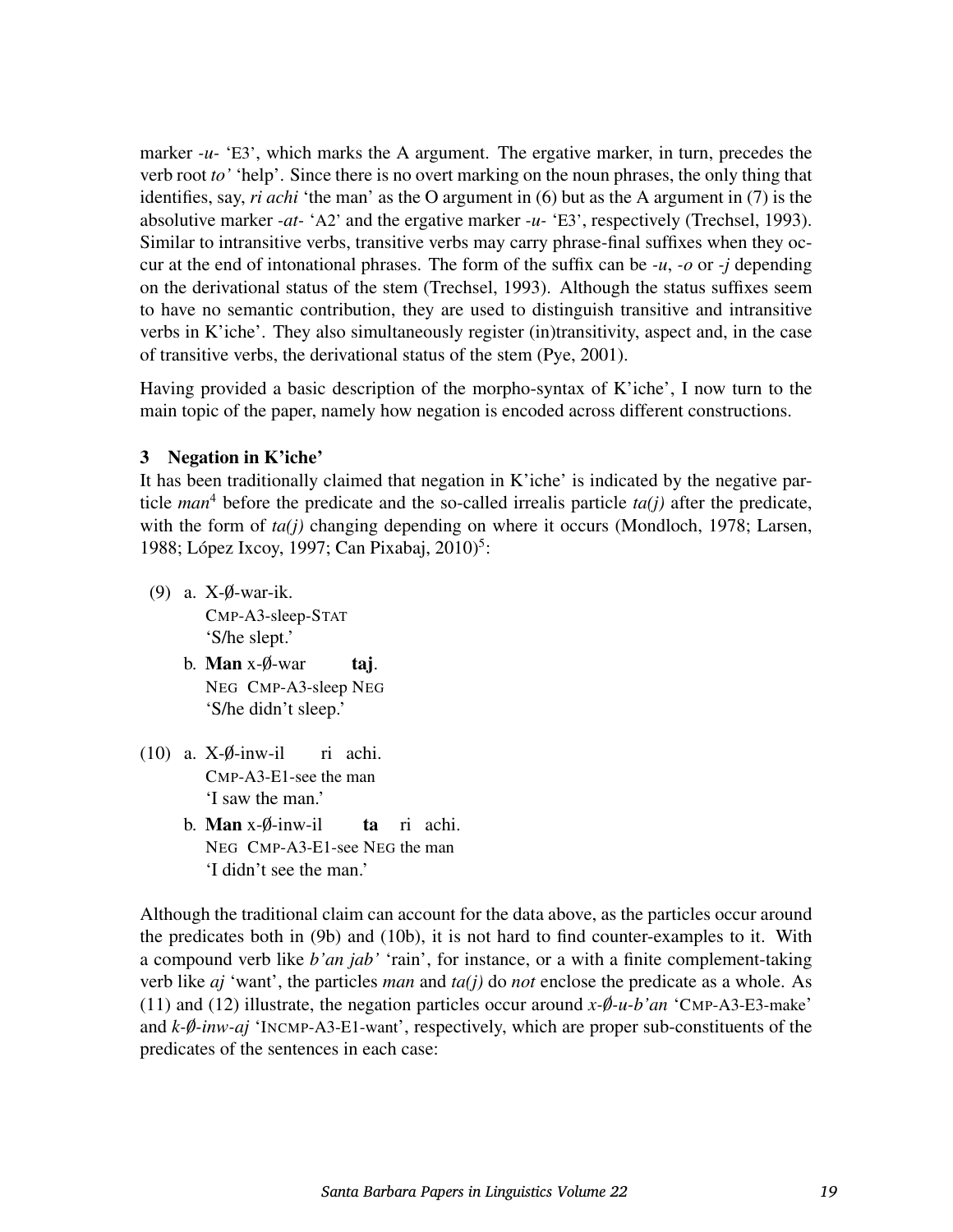- $(11)$  a. **Man** x- $\emptyset$ -u-b'an NEG CMP-A3-E3-make NEG rain ta jab'. 'It didn't rain.'
	- b.\***Man** x-Ø-u-b'an NEG CMP-A3-E3-make rain NEG jab' taj. (intended reading) 'It didn't rain.'
- (12) a. **Man** k- $\emptyset$ -inw-aj NEG INCMP-A3-E1-want NEG INCMP-A1-eat-STAT ta k-in-wa'-ik. 'I don't want to eat.'
	- b.\***Man** k-Ø-inw-aj NEG INCMP-A3-E1-want INCMP-A1-eat NEG k-in-wa' taj (intended reading) 'I don't want to eat.'

These examples clearly show that the distribution of the negation particles, even in basic declarative clauses, cannot be captured by a solely syntax-semantics based generalization as has been traditionally claimed, e.g. by saying that the particles occur around the verb or the predicate of a negated sentence. Perhaps a way to get around this problem is to claim, as Pye  $(2001)$  does, that the particle  $ta(j)$  in K'iche' follows the finite verb form. Yet, there are cases where this is not so, as (13) shows:

- (13) a. Man tajin ta k-in-wa'-ik. NEG PROG NEG INCMP-A1-eat-STAT 'I am not eating.'
	- b.\*Man tajin k-in-wa' NEG PROG INCMP-A1-eat NEG taj '(intended reading) I am not eating.'

In (13), *ta(j)* occurs after the progressive particle *tajin* rather than the finite verbal complex *k-in-wa'-ik* 'INCMP-A1-eat-STAT'. If we analyze *tajin* as a progressive particle, then Pye's claim will not work since  $ta(j)$  cannot follow the finite verb form, as (13b) shows. Alternatively, if we follow Larsen (1988) and analyze *tajin* as the head of the clause, where the finite verbal complex is analyzed as its argument co-referenced by the absolutive marker *-0-* ✁ 'A3', then the traditional claim will not work. This latter scenario is similar to the case of the compound verbs above because the negation particles are not around the predicate of the sentence, *0-tajin k-in-wa'-ik* ✁ 'A3-PROG INCMP-A1-eat-STAT', but only around *0-tajin* ✁ 'A3-PROG'. In sum, the claims in the literature fail to capture the distribution of *man...ta(j)* in simple declarative clauses.

Following Henderson (to appear), I claim that the distribution of  $ta(j)$  is in fact phonologically conditioned. Henderson observed that the particle *ta(j)* behaves like a clitic and, in particular, that it needs a prosodic host to attach to. According to Henderson, this host is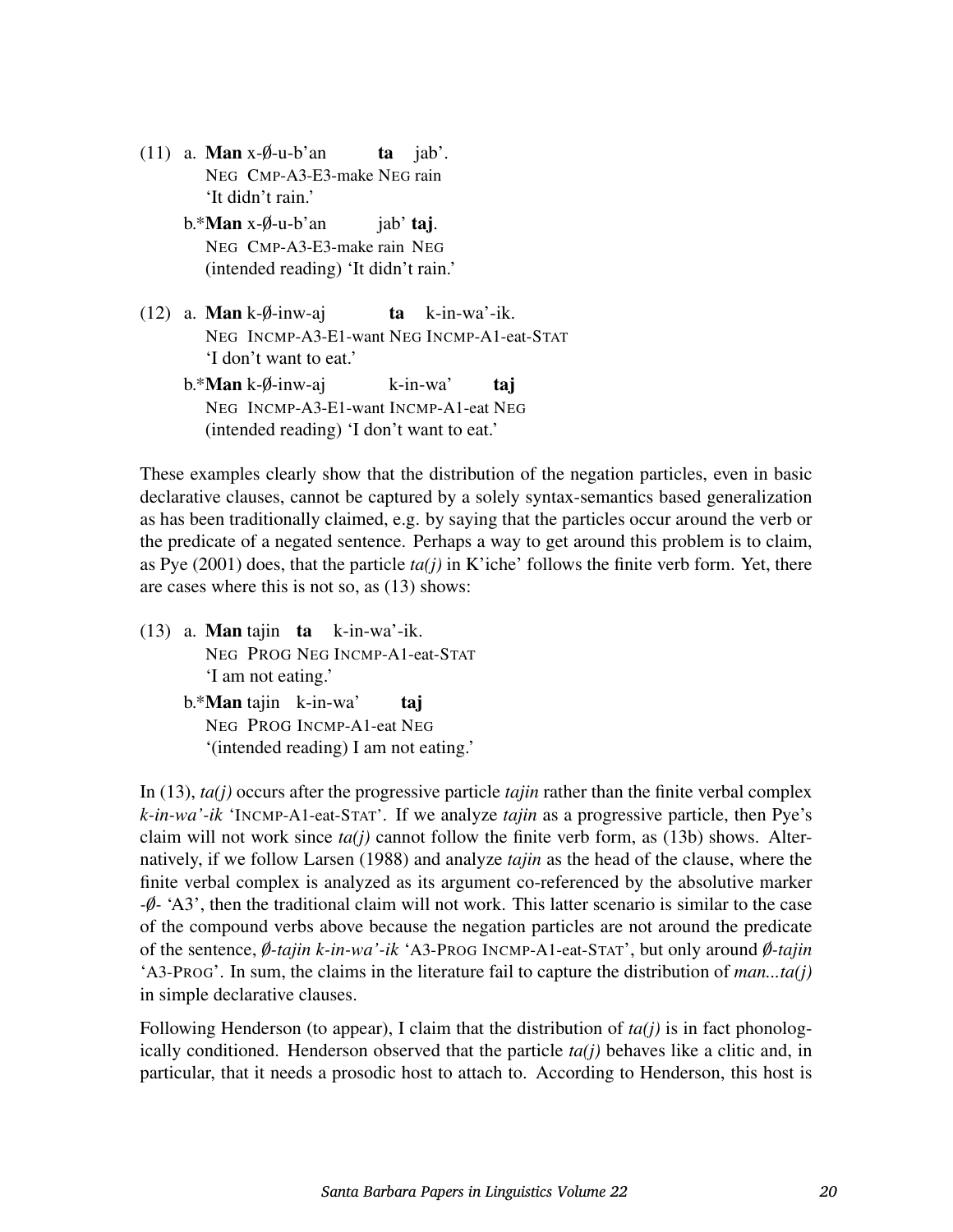the first prosodic word in the domain of negation, which for the cases above is the predicate of the sentence (p.6). According to Henderson, prosodic words in K'iche' are larger than a single light syllable and light syllables are monomoraic. That is to say, a prosodic word has to contain at least one heavy syllable which is bimoraic. Moreover, coda consonants bear a mora in K'iche'. Stress falls on the final syllable of a prosodic word, unless that syllable is light non-root material, in which case it falls on the final root syllable (p.26).

Given these assumptions, Henderson's generalization captures the distribution of *ta(j)* in the cases we have seen so far. In (14), for example, the first prosodic word in the domain of negation, which Henderson takes to be the predicate, is the predicate itself and *ta(j)* attaches to the right of this word. In (15), on the other hand, *ta(j)* attaches to *tajin* 'A3- PROG' as the latter is the first prosodic word in the domain of negation. Yet, in this latter case *tajin* 'PROG' is only a proper sub-constituent of the predicate of the sentence:

- (14) **Man** x- $\emptyset$ -inw-il NEG CMP-A3-E1-see NEG the man ta ri achi. 'I didn't see the man.'
- (15) Man tajin ta k-in-wa'-ik. NEG PROG NEG INCMP-A1-eat-STAT 'I am not eating.'

Given the above arguments about the distribution of the negation particles, I will adopt the following generalization.

(16) DISTRIBUTION OF *man...taj* (1st version)

In a negated simple declarative sentence,  $ta(j)$  attaches to the right of the first prosodic word of the predicate, which the optional particle *man* can precede.

Later, when we discuss the distribution of *man...ta(j)* in negated focus sentences, we will see how the particle  $ta(i)$  shows a low degree of selection with respect to its host, and its requirement for a phonologically appropriate host, namely a prosodic word, will become much clearer, an observation which supports its status as a clitic Henderson (to appear). In the next section, we will see how this insight can be generalized to the cases of negated focus sentences after we elaborate more on focus in K'iche'.

## 4 Focus in K'iche'

Although the basic word in K'iche' is VS/VOA, in texts it is relatively uncommon to find the A, O or the S arguments in post-predicate positions unless they are realized as nonpronominal arguments. Larsen (1987, p.40) claims that independent pronouns, although their occurrence in these positions is rare, are indeed used in some cases to indicate "contrastive emphasis" or change of subject. These pronouns, given in Table 2 below, are identical to absolutive markers except for the third person.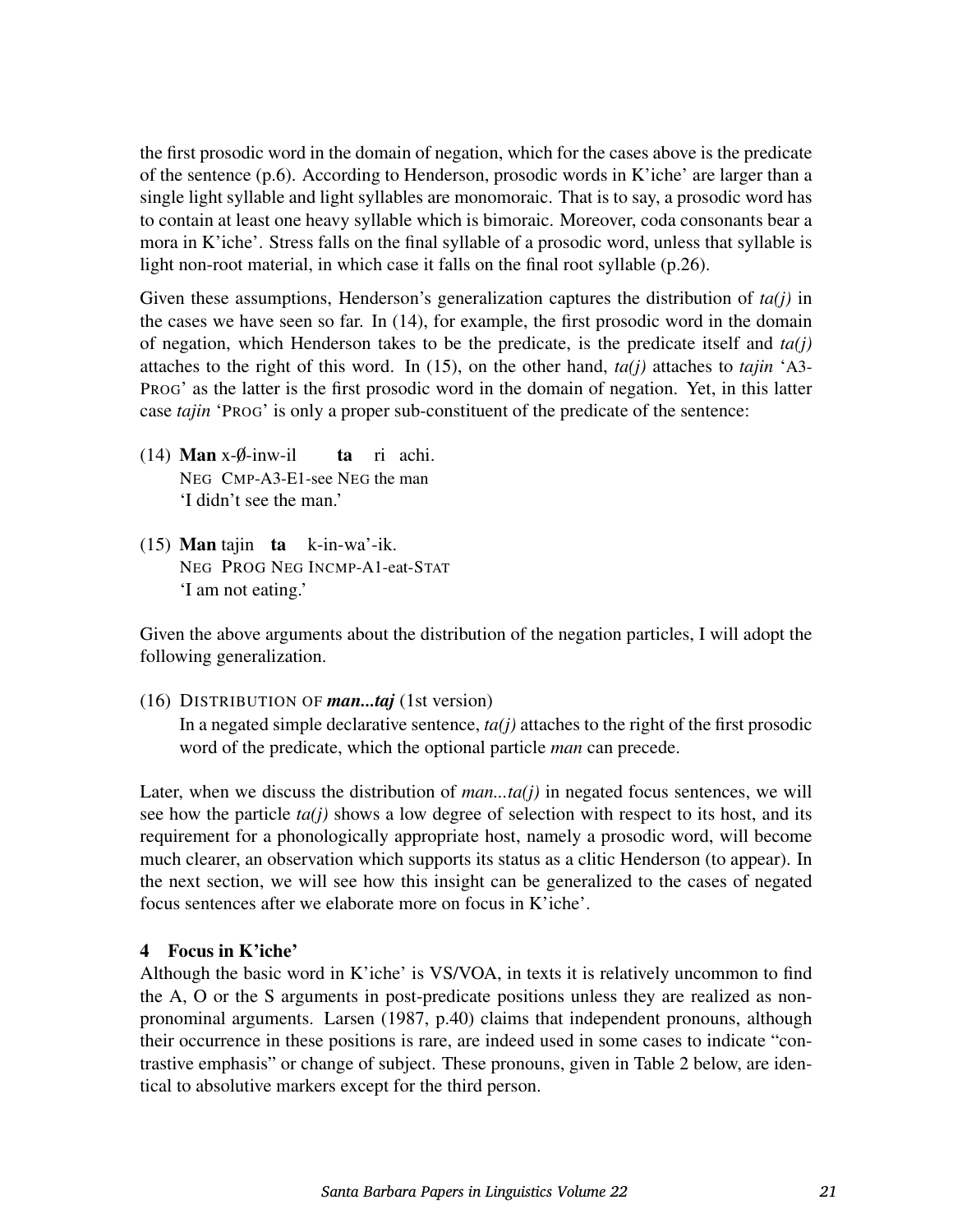| 1sg             | 1 <sub>n</sub>   |
|-----------------|------------------|
| 2sg             | At               |
| 3sg             | Are'             |
| 1pl             | Oi               |
| 2 <sub>pl</sub> | Ix               |
| 3 <sub>pl</sub> | E a're'/A're'/Ke |

Table 2. Independent pronouns, adapted from Larsen (1987).

A general claim about Mayan languages, dating back to Norman (1977), has been that they are generally predicate-initial but that there are two special positions preceding the predicate that constituents can occupy for pragmatic purposes. It is the discourse relations that these constituents denote, called *topic* and *focus*, that govern the changes in the basic word order in K'iche'. Immediately preceding the predicate is a position which is called the *focus* position. Focus sentences have been traditionally analyzed as involving a movement operation or a syntactic binding relation whereby the focused constituent is realized in the pre-predicate position and linked to a gap in the post-focal portion of the sentence (Larsen, 1988; Aissen, 1992; Trechsel, 1993).

(17) *Aree ri achi* x-0-q'ab'ar-ik. ✁ Foc the man CMP-A3-get.drunk-STAT 'It was the man who got drunk.' (Larsen, 1988, p.503)

The constituents occupying this position are generally understood to be "prominent" in some sense (Larsen, 1988), as reflected in the cleft translation into English. Aissen (1992, p.43), among many others (Larsen, 1988; Trechsel, 1993; Pixabaj & England, 2011) claims that focus sentences are indeed interpreted like clefts in English. I, however, choose not to use cleft translations for the data that I am presenting as I suspect not all foci are interpreted as clefts. I leave it for future research to investigate this issue.

Before presenting the data on focus in K'iche', which is crucial in understanding the behavior of negation, I would like to make clear what I take focus to be in this paper. As has been noted in the literature, at least at an intuitive level, focus involves a way to mark highlighted or emphasized information in the discourse. But a more useful characterization of focus is to consider it as indicating what question is under discussion (Jackendoff, 1972; Roberts, 1996), which, according to Kadmon (2001), is the most basic and crucial intuition about focus.

A widely-held view about focus is that it is taken to evoke alternatives in discourse (Rooth, 1992). Consider the following example where capitals indicate prosodic prominence on *Michael*:

(18) MICHAEL ate tortillas.

In (18), *Michael* has *Robert*, *Jane*, *Peter*, etc. as his alternatives with which one constructs an alternative set, "x ate tortillas", for the original sentence where x ranges over possible al-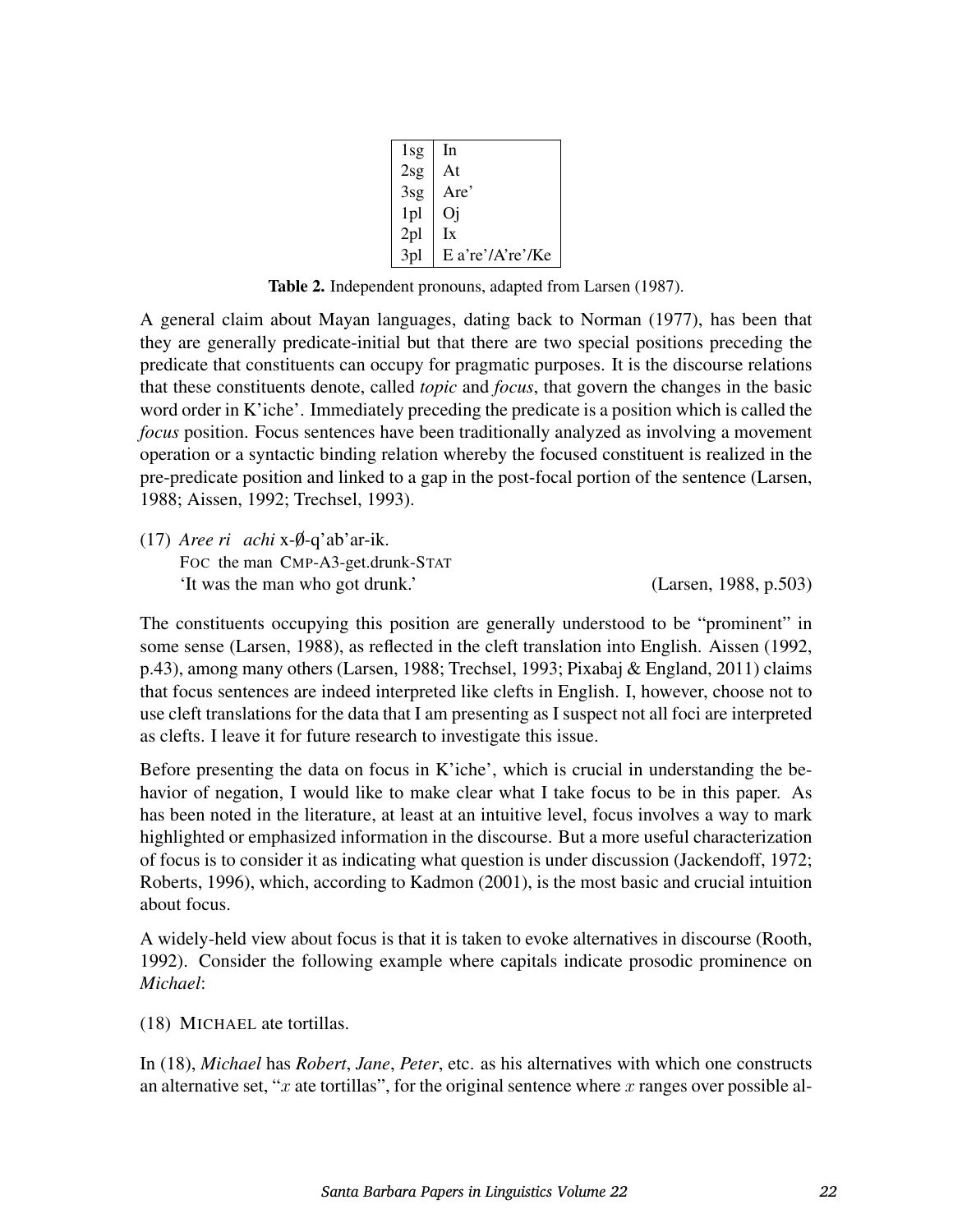ternatives drawn from a contextually restricted set. This set of alternatives that focus evokes helps determine an additional semantic value for an utterance which Rooth (1992) calls *the focus semantic value*. In other words, the focus semantic value of a focused expression  $\alpha$ , denoted by  $[\![\alpha]\!]^f$ , is obtained by making a substitution in the position corresponding to the focused constituent in the sentence. For instance, the focus semantic value of (18) is (10) focused constituent in the sentence. For instance, the focus semantic value of (18) is (19) and the ordinary semantic value of the former is drawn from the latter:

(19) [[MICHAEL ate tortillas]]<sup>f</sup>={**ate**(*x*, **tortillas**)|*x*  $\in E$ }

Another important characteristic of focus is that in a constituent question-answer pair, the phrase corresponding to the *wh*-word is focused. So, for instance, (18) can constitute an answer for *Who ate tortillas?* but not, say, *What did Michael eat?*. If we indeed take *Who ate tortillas?* as the question under discussion (QUD) (Roberts, 1996) in this case, then in (18) *Michael* will correspond to *who* whereas the rest of the sentence, *ate tortillas*, will be congruent to the QUD in the sense that abstracting on the *wh-*word in the question yields the property *ate tortillas*. Crucially, the set we obtain by such an abstraction is the same set as the focus semantic value (18), hence the congruence (Roberts, 1996). Roberts (1996) claims that prosodic focus in English presupposes the QUD, a presupposition which, together with contextual clues, enables the hearer to reconstruct, or *retrieve*, the question. A QUD is basically a semantic question, i.e. a set of propositions, that corresponds to the current discourse topic (p.93). It may be an actual question that is asked or may be implicit in the discourse (Roberts, 1998).

However, Roberts (1996) also points out that the prosodic realization of focus is not universally assumed by those working on the semantics of focus. There are cases where foci are not realized as such or are realized together with other means, i.e. focus may involve more than pitch accents and that many languages use cleft-like structures, marked word order or special morphemes to indicate focus in addition to intonational marking (Büring, 2011). Therefore, the common core of focus is arguably the observation that it evokes alternatives and, moreover, that it is intuitively linked to the question-answer congruence irrespective of the actual means of realizing focus (Roberts, 1996; Rooth, 1996).

Traditionally, Mayanists have subsumed pre-predicate focus constructions, content questions and relative clauses under the heading of focus because they characterized these constructions by the obligatory presence of a sentential constituent immediately preceding the predicate, the obligatory gap in the post-focal portion of the sentence, and a dependency between them (Larsen, 1988; Trechsel, 1993). Given what I have discussed about focus above, what I will take focus to be in K'iche' in this paper will be characterized as follows: (i) the focused constituent is an expression that is an answer to the QUD, (ii) the focused constituent precedes the predicate. There are a couple of points that I would like to make about this characterization. First, I am not assuming a cleft-like translation for focus, as I had mentioned earlier. Second, as far as my data suggest, focus *can* be realized in post predicate positions in K'iche' despite the tendency to realize it in the pre-predicate position.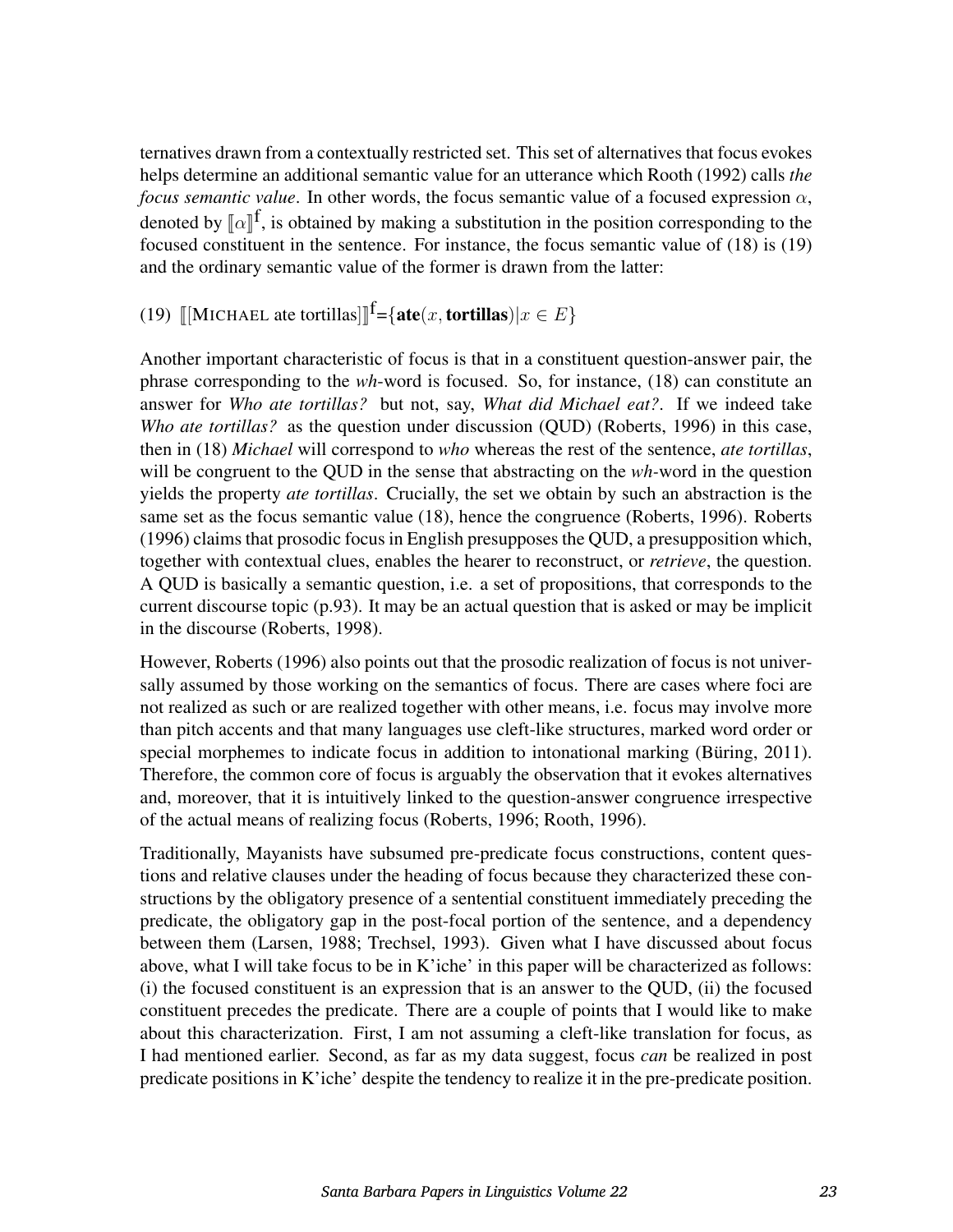This is also true for nominal foci if the focus particle *aree* does not accompany the focused expression<sup>6</sup>. In this paper, however, I am only interested in pre-predicate foci because in negated focus sentences, the focused expression is realized only in this position. Third, I say that the focus is realized in the pre-predicate position but I do not mean that focus always immediately precedes the predicate: whatever is actually focused can be a proper sub-constituent of the pre-predicate constituent as we will see below. Lastly, I would like mention what is called *agent focus*, a much discussed phenomenon in Mayan languages (see e.g. Mondloch, 1981; Larsen, 1988; Trechsel, 1993; Aissen, to appear, for K'iche' and Dayley, 1981; Aissen, 1999; Stiebels, 2006 for other Mayan languages). Agent focus can be used with transitive verbs when the ergative argument is focused as in the example below:

(20) Al female Maria CMP-A3-eat-AG the candy Maria x-Ø-tij-ow ri kab'. 'MARIA ate the candy.'

The verbal complex in (20),  $x \cdot \phi - tij$  ow 'CMP-A3-eat-AG', is in the agent focus form which is characterized by (i) the absence of an ergative marker on the verb, and (ii) the presence of the agent focus marker<sup>7</sup> -ow 'AG' attached to the verb. Although, it is indeterminate as to whether it is the agent or the patient that the absolutive marker agrees with, the interpretation is always that the pre-predicate argument, the agent of the action, is focused. As Larsen (1988) points out, this form of the verb can never be used in simple declarative transitives or intransitives. However, Larsen also reports that using agent focus is optional even in the cases where its use is felicitious. This optionality is also reflected in the data I am presenting as my informants were not making use of this form as often. In any case, to the best of my knowledge, whether agent focus is used or not to convey the focus meaning does not affect the distribution of *man...ta(j)*.

Before concluding this section, I am going to present a set of focus sentences whose negated counterparts will help us re-evaluate the traditional claims and to reach a better generalization about the behavior of negation in K'iche'. The set of expressions that can occur in the pre-predicate focus position is diverse<sup>8</sup> and includes pronouns (21a), noun phrases (21b), the focus particle *aree* preceding a pronoun (21c) or a noun phrase (21d), nouns (22), adverbs (23), prepositional phrases (24), (25) and quantificational phrases (26):

- (21) *Context: Who slept?*
	- a. *Oj* x-oj-war-ik. we CMP-A1p-sleep-STAT 'WE slept.'
	- b. *A* male Raul CMP-A3-sleep-STAT *Raul* x-0-war-ik. ✁ 'RAUL slept.'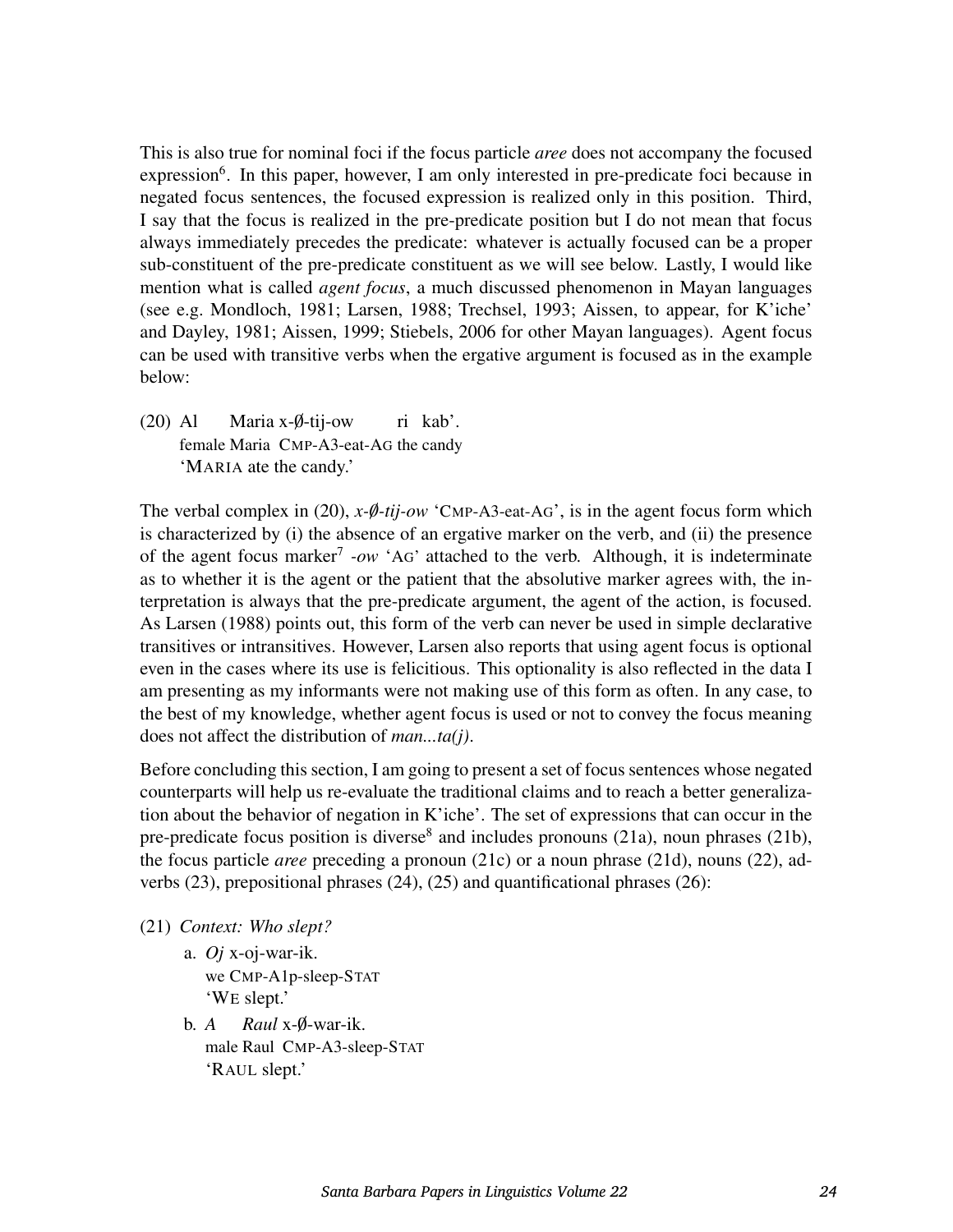- c. *Aree oj* x-oj-war-ik. FOC we CMP-A1p-sleep-STAT 'WE slept.'
- d. *Aree a* Raul x-Ø-war-ik. FOC male Raul CMP-A3-sleep-STAT 'RAUL slept.'
- (22) *Context: What did the children eat? Kab'* x-0-ik-tij-o. ✁ candy CMP-A3-E3-eat-STAT 'They ate CANDY.'
- (23) *Context: How did Raul run? Nojim* x-Ø-u-tzaq slowly CMP-A3-E3-fall quickly aniim. 'He ran SLOWLY.'
- (24) *Context: Where is the dog? P-u-wi'* PREP-E3-on the chair exist PART *ri tem* k'o wi. 'It is ON THE CHAIR.'
- (25) *Context: Who did you go to the market with? R-uk' ri in-tat* x-im-b'ee wi. E3-with the E1-father CMP-A1-go PART 'I went with MY FATHER.'
- (26) *Context: Who came to the party? K'ii winaq* x-ee-pet-ik. many people CMP-A3p-come-STAT. 'MANY PEOPLE came.'

We will revisit these data while discussing the possible interpretations of the traditional claims about negation and focus in K'iche' in the next section.

#### 4.1 Negation and focus in K'iche'

Because of the way negation particles pattern with respect to the focused expression in a focus construction, the literature has claimed that focused constituents are "negated". As many different constituents can be focused, we encounter claims like the following:

1. "*Not only verbs, but nouns, pronouns, adjectives, adverbs and prepositions can be negatized.*" (Mondloch, 1978, p.38)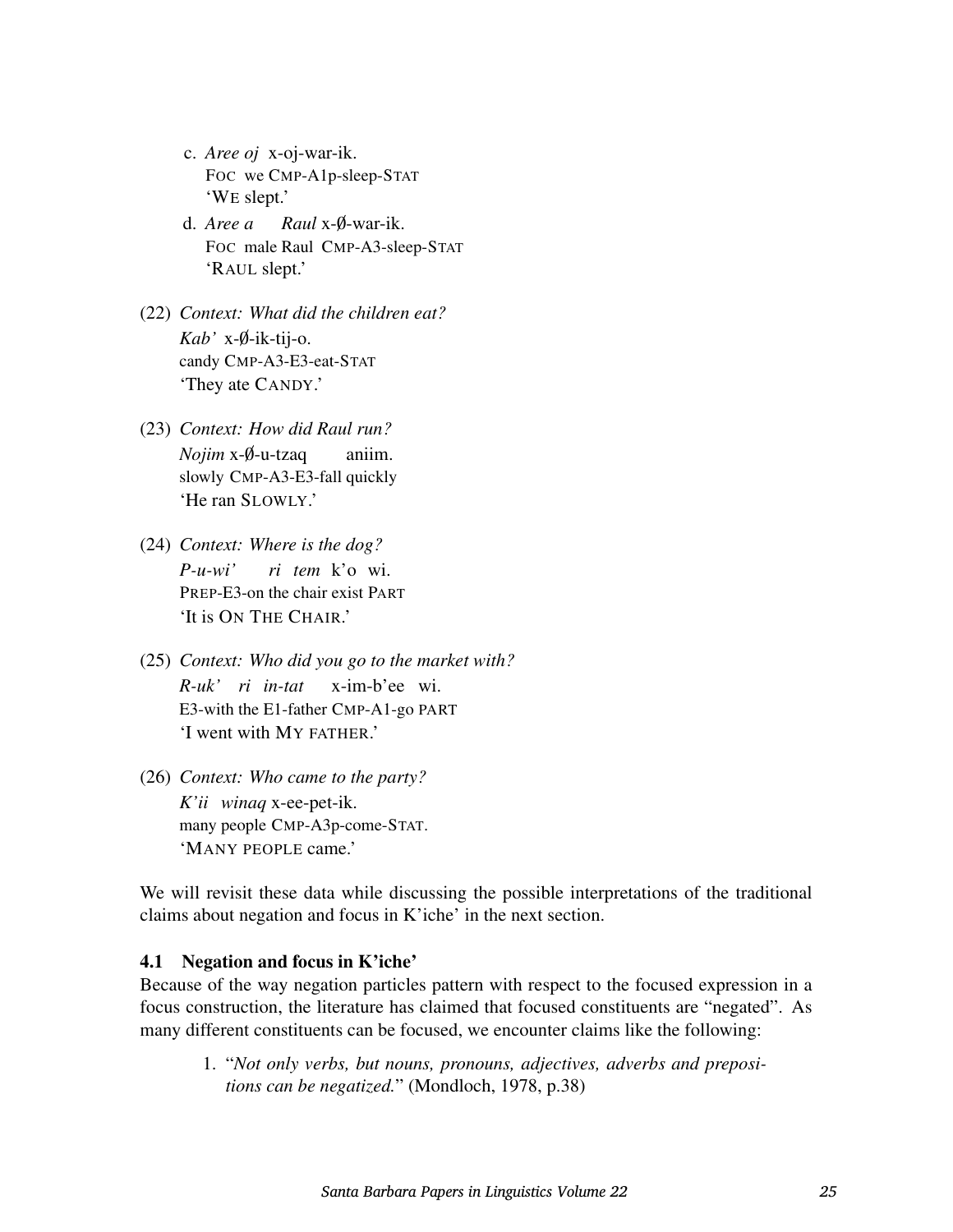2. "*Niegan el resultado de una accion o alguno de los constituyentes en ´ la oracion. La part ´ ´ıcula ma(n) antecede a la palabra que niega y se complementa con la partícula ta(j).*" (López Ixcoy, 1997, p.225)

The negation particles "negate the result of an action or some of the constituents of a sentence. The particle  $ma(n)$  precedes the word which it negates and is complemented by the particle *ta(j)*."

3. "*Los sintagmas nominales que desempenan funciones de objeto, sujeto y ˜ adjuntos pueden ser negados*." (Lopez Ixcoy, 1997, p.284) ´

"The noun phrases which function as the object, subject and adjunct can be negated."

4. "*Los constituyentes que pueden negarse son el sujeto intransitivo, el objeto transitivo, el sujeto transitivo, el sujeto estativo, el objeto indirecto, el instrumento, el beneficiario, el tema, adjuntos de lugar, and predicados verbales y no verbales.*" (López Ixcoy, 1997, p.394)

"The constituents that can be negated are the subject of an intransitive, the object of a transitive, the subject of a transitive, the subject of a stative, indirect objects, instrumentals, beneficiaries, themes, place adjuncts, and verbal and non-verbal predicates."

5. "*La negacion [e interrogaci ´ on] de constituyentes requiere de las mismas ´ part´ıculas se utilizan para negar una oracion. Los constituyentes que se ´ niegan son los que encuentran entre cada par de part´ıculas. Por lo tanto estos constituyentes se encuentran enfocados.*" (Can Pixabaj, 2010, p.8)

"The negation [and interrogation] of the constituents requires the same particles used to negate a sentence. The constituents that are negated are those which are found between each pair of particles. Therefore, these constituents are focused."

As far as I can see, there are two ways that these claims can be interpreted. The first is that they are nothing more than a description of the surface distribution of *man...ta(j)* in negated focus sentences. If this is the intended sense, then the claim that focus constituents are "negated" should not be taken literally as it is not about constituents being "negated" *per se* but about the variable surface distribution of the negation particles. Indeed, *man...ta(j)* can occur around the whole pre-predicate constituent as in  $(27)$ , or the particle  $ta(i)$  can attach to the right of this constituent as in (28)-(30) when *man* is omitted:

(27) *Context: How did Raul run? Slowly?*

Man *nojim* taj x-Ø-u-tzaq NEG slowly NEG CMP-A3-E3-fall quickly quickly CMP-A3-E3-fall quickly aniim. Aninaq x-Ø-u-tzaq aniim. 'He didn't run SLOWLY. He ran QUICKLY.'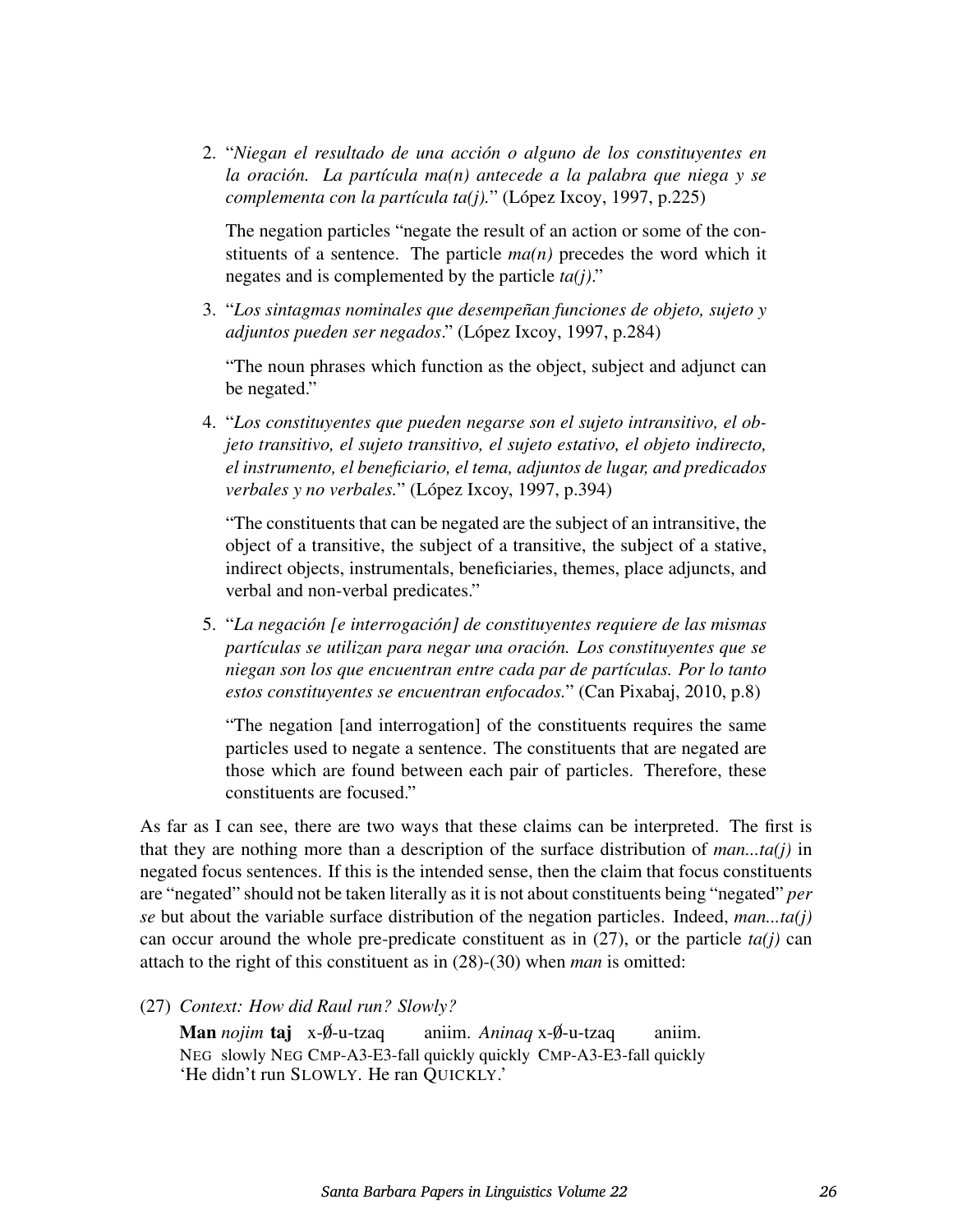(28) *Context: Who slept? You?*

*Oj* taj x-oj-war-ik. We NEG CMP-A1p-sleep-STAT FOC male Miguel *Aree a Miguel*. 'WE didn't sleep. MIGUEL slept.'

(29) *Context: Who slept? Raul?*

*A* male Raul NEG CMP-A3-sleep-STAT FOC male Roberto *Raul* **taj** x-Ø-war-ik. *Aree a Roberto* 'RAUL didn't sleep. ROBERTO slept.'

(30) *What did the children eat? Candy?*

*Kab'* **ta** x-Ø-ik-tij-o. candy NEG CMP-A3-E3-eat-STAT CMP-A3-E3-eat tortillas  $X-*\emptyset*-ik-tii$ lej. 'They didn't eat CANDY. They ate TORTILLAS.

Just as we saw in negated simple declaratives, however, the traditional claim fails to adequately describe the distribution of *man...ta(j)* in negated focus sentences. The examples in (31)-(36) below illustrate the fact that the particle *ta(j)* does *not* always occur at the end of the pre-predicate constituent. In each of these sentences, *ta(j)* attaches to a proper sub-constituent of the pre-predicate constituent<sup>9</sup>, a pattern not predicted by the traditional claim:

(31) *Context: Who slept? You?*

*Aree* ta *oj* x-oj-war-ik. FOC NEG we CMP-A1p-sleep-STAT FOC male Miguel *Aree a Miguel*. 'WE didn't sleep. MIGUEL slept.'

(32) *Context: Who slept? Raul?*

*Aree* **ta** a Raul x-Ø-war-ik. FOC NEG male Raul CMP-A3-sleep-STAT FOC male Roberto *Aree a Roberto*. 'RAUL didn't sleep. ROBERTO slept.'

(33) *Context: Where is the dog? On the chair?*

*P-u-wi'* PREP-E3-top NEG the chair exist PART PREP-E3-base the chair exist PART ta *ri tem* k'o wi. *Ch-u-xe' ri tem* k'o wi. 'It is not ON the chair. It is UNDER the chair.

(34) *Context: What did you see in the forest? A white rabbit? Jun saq* ta *imul* x- $\emptyset$ -inw-il-o. a white NEG rabbit CMP-A3-E1-see-STAT FOC a black rabbit *Aree jun q'eq imul*. 'I didn't see a WHITE rabbit. I saw a BLACK rabbit.'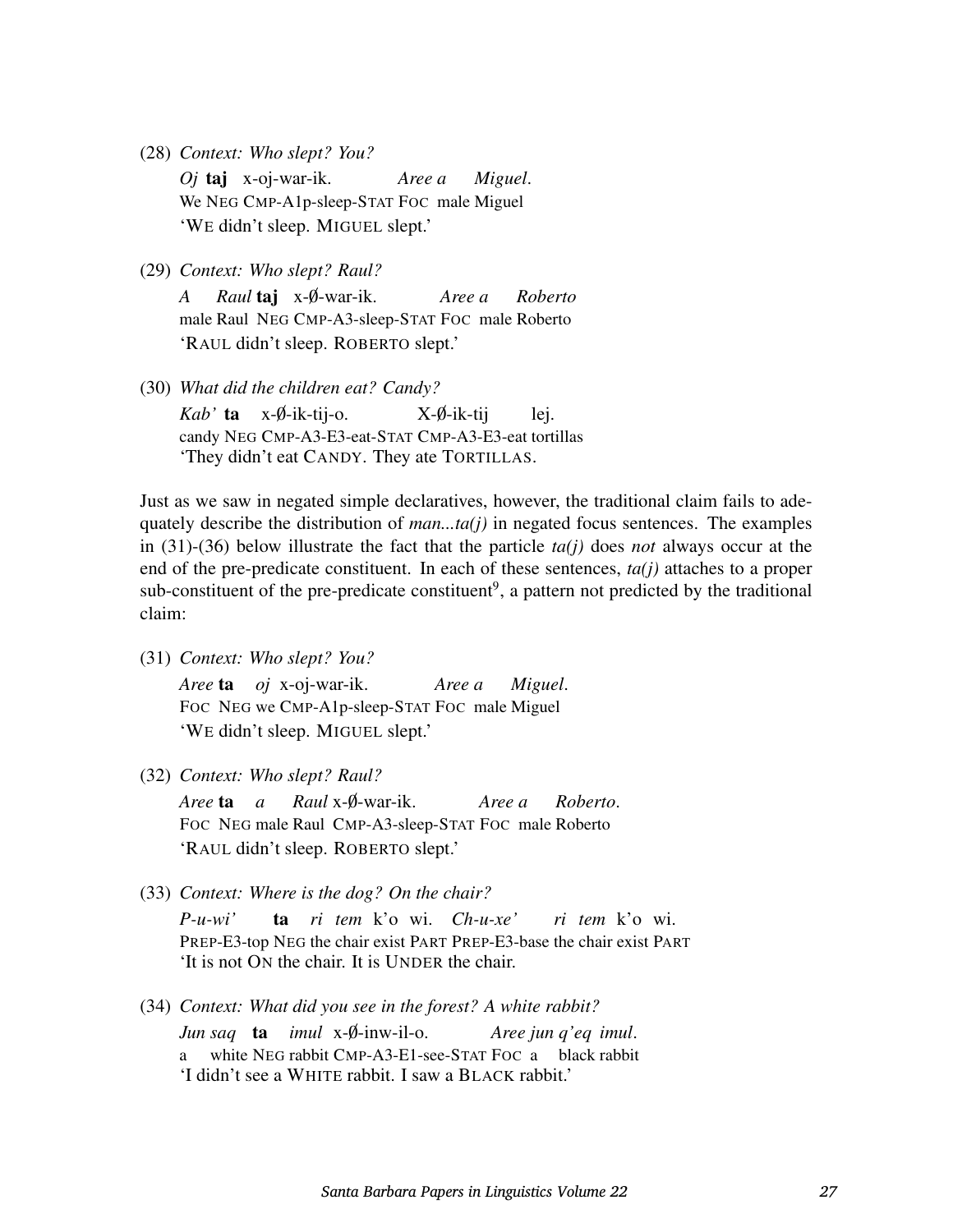- (35) *Context: Who did you go to the market with? With your father? R-uk'* ta *ri in-tat* E3-with NEG the E1-father CMP-A1-go PART E3-with the E1-mother CMP-A1-go PART x-im-b'ee wi. *R-uk' ri in-nan* x-im-b'ee wi. 'I didn't go with MY FATHER. I went with MY MOTHER.'
- (36) *Context: Who came to the party? Many people? K'ii* ta *winaq* x-ee-pet-ik. many NEG people CMP-A3p-come-STAT two three people CMP-A3p-come-STAT. *Keb' oxib' winaq* x-ee-pet-ik. 'Not MANY people came. SOME people came.'

The fact that the negation particles do not always occur around the focused constituent as a whole undermines Larsen's (1988) claim that these constituents are non-verbal predicates. As we have seen in section 3, it is not true that predicates in K'iche' are always surrounded by the negation particles in negated sentences. But, even if this was a sufficent condition for an expression to be a predicate, which seems to be Larsen's assumption for claiming that focused expressions are non-verbal predicates, the examples above would constitute counter-examples to his claim.

The second interpretation of the claims I cited in the beginning of this section can be that the relative position of *man...ta(j)* in a sentence indicates what sub-sentential constituent is "negated" in a more literal sense. Informally, the reasoning can be that because *man...ta(j)* occurs around (some part of) the predicate in a basic declarative sentence and it negates the predicate, when it occurs around some other constituent of a sentence, it should be that constituent that is "negated". In the case of negating a predicate, perhaps the authors refer to what is sometimes called VP-negation, which semantically would take the denotation of the VP, a one-place predicate denoting a set of individuals, and turn it into its complement set, or more precisely, into the characteristic function of that set (Dowty et al., 1981). Yet, when the claim is made for focused constituents, none of the works I cite here has an explanation or an analysis as to what it would amount to. Nevertheless, I do not think that taking the claims in this literal sense is unfounded. For one thing, similar claims are made for closely related languages of the Mayan family. England (1983, p.244), for example, writes that in Mam "[n]egation is accomplished through the use of negative particles which are first in the sentence and followed immediately by the phrase or clause being negated. This automatically focuses negated nominals". Thus, according to England, negation involves a change in basic word order in Mam, just as focusing and question formation, in that "[t]he constituent that is negated, focused, or fronted is moved in front of the verb" (England, 1989). I take this argument to be very similar to what Can Pixabaj (2010) claims for K'iche' when she says "[t]he constituents that are negated are those which are found between each pair of particles. Therefore, these constituents are focused". It seems as though the common argument is that these languages have an operation of constituent-negation which involves fronting constituents. If this is the claim, then what happens in the examples above is not the negation of focus sentences, but the extraction of constituents so that they can be "negated". Broadwell (2000) makes a somewhat similar claim for Kaqchikel.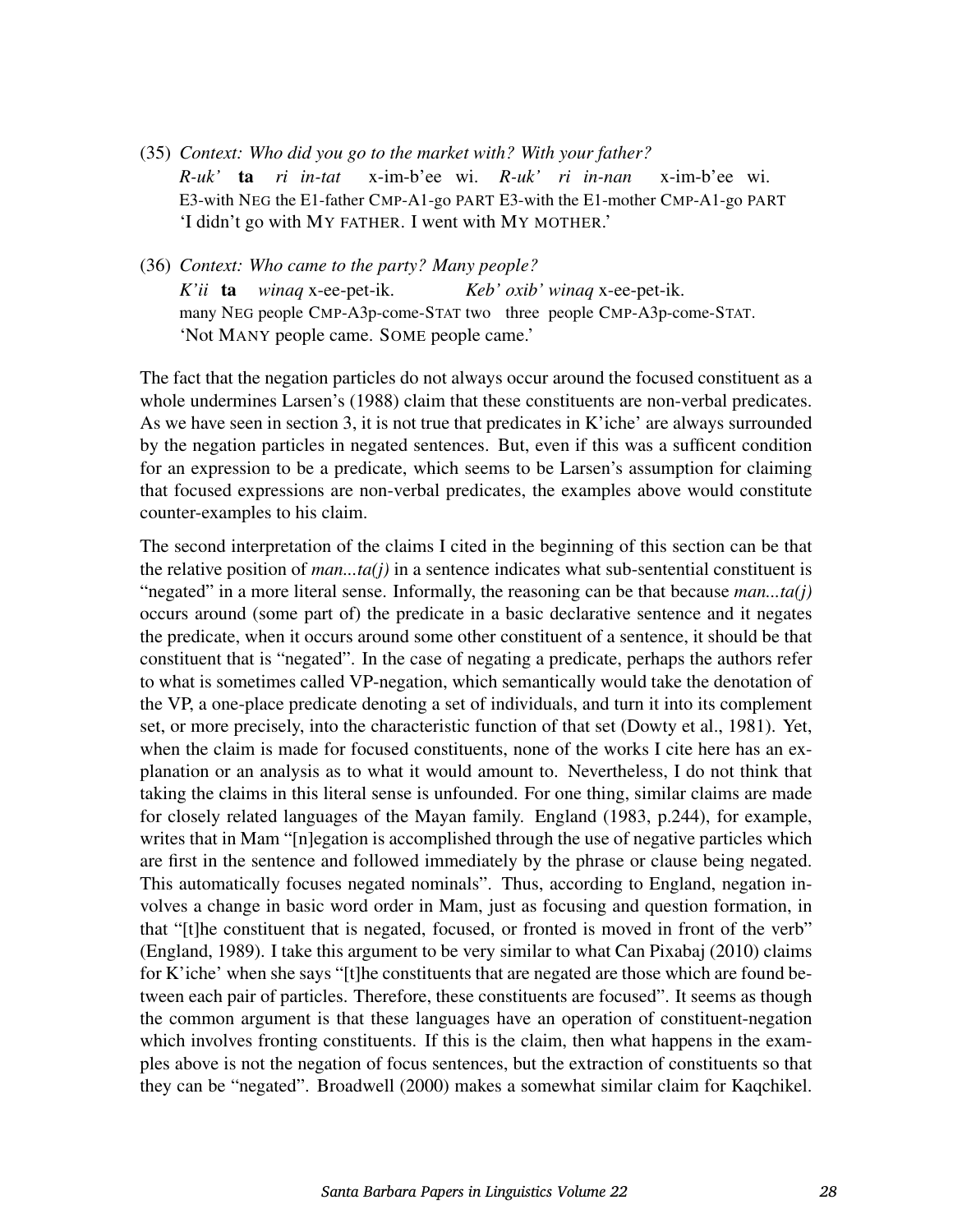He argues that there are in fact two different structural positions in Kaqchikel, one for what he calls contrastive focus (ConFoc) and one for negated focus (NegFoc), and he claims that focused NPs reside in the former whereas "negated" NPs reside in the latter. Duncan (2003), in his analysis of Tz'utujil, adopts the same proposal where negated NPs necessarily occupy the pre-predicate NegFoc position. I take these arguments as evidence that for other languages of the Mayan family, a distinction has also been made between focusing, as a way to highlighting information, and negation of constituents, both of which seem to use the same means, namely fronting.

Given the distribution of the negation particles we observed so far, a theory of negation in K'iche' which adopts the constituent-negation claim literally has to maintain that in the examples above pronouns, noun phrases, functional particles, prepositions, nouns, adverbs, adjectives and quantifiers are "negated". If the structural assumption is that these constituents are extracted from their canonical positions by a fronting operation, then I believe it is correct to assume that they will retain their syntactic and semantic categories in the negated focus position. But, this would require positing many different syntactic and semantic translations for *man...ta(j)*, i.e. as many as the number of expressions that can be extracted and "negated". Moreover, we have seen that the negation particles are able to occur around proper sub-constituents of these pre-predicate arguments, too, which will increase the number of different negation particles. The burden of proof is on those researchers who would like to develop a theory of negation with several different negation particles and clarify how they capture constituent-negation in each case and what would that amount to semantically. What I will do in the remainder of this section is to combine the observation we made about the distribution of the particle *ta(j)* with a long-standing claim about how negation and focus interact pragmatically to argue that *man...ta(j)* always yields propositional negation. This will also give us a principled way of explaining the intuition that in a negated focus sentence, the focused constituent is "negated".

First of all, the variable distribution of  $ta(j)$  can be explained by Henderson's observation that it is a clitic which requires a phonologically appropriate host, namely a prosodic word. Consider the examples below:

(37) a. Man *pa k'ayib'al* ta NEG in market NEG CMP-A3-E3-eat-STAT  $x-\emptyset$ -u-tij-o. 'S/he didn't eat it IN THE MARKET.' (adapted from Henderson, to appear, p.6) b.\***Man** *pa* **ta** *k'ayib'al* x-Ø-u-tij-o.

NEG in NEG market CMP-A3-E3-eat-STAT '(intended reading) S/he didn't eat it IN THE MARKET.'

(38) Man *aree* ta *ri a* NEG FOC NEG the male Raul CMP-A3-leave-STAT *Raul* x-0-el-ik. ✁ 'RAUL didn't leave.' (adapted from Henderson, to appear, p.6)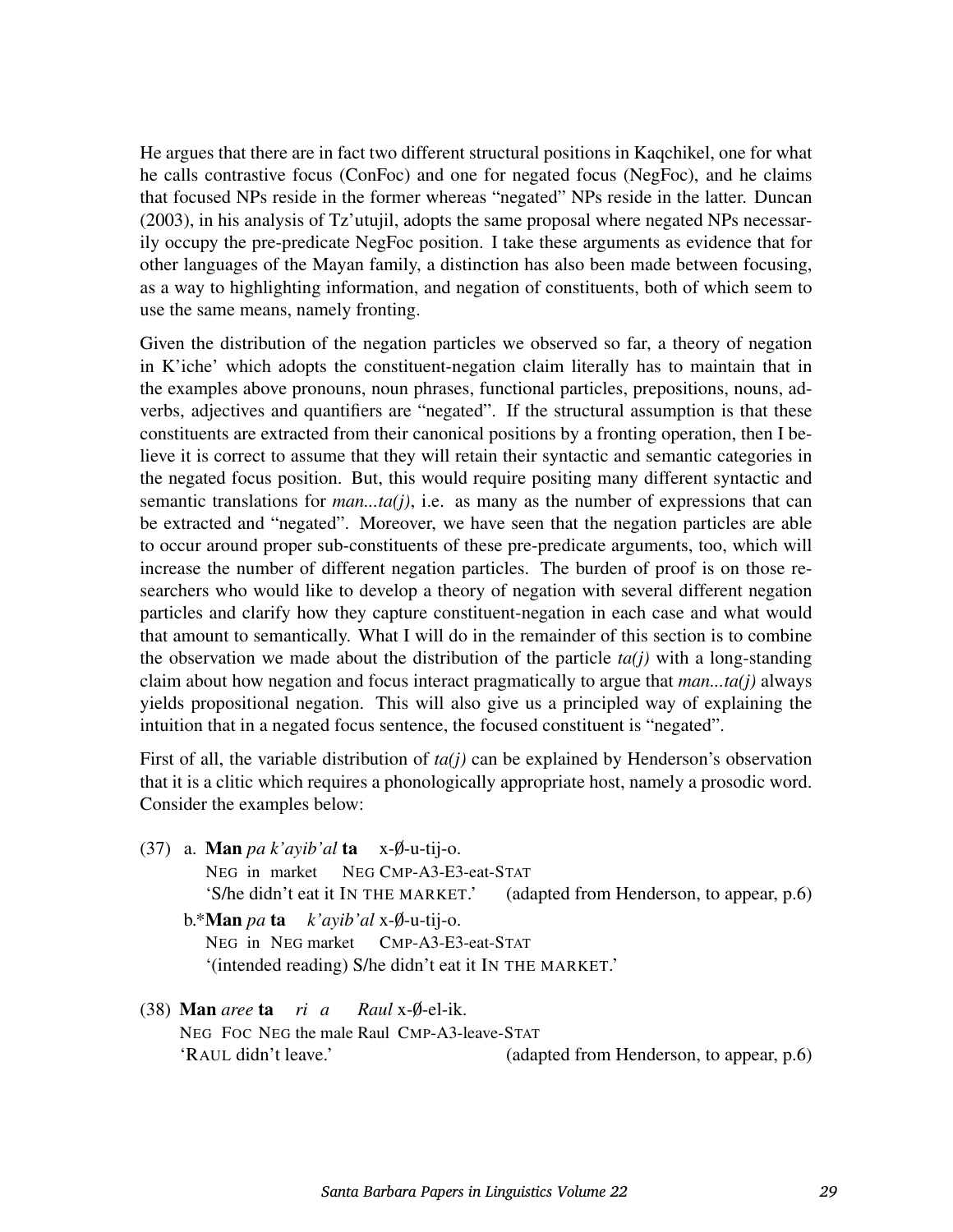(39) **Man** ruk' **ta** *ikaj* x-Ø-u-ch'ay-b'e-j. NEG E3-with NEG axe CMP-A3-E3-cut-INSTR-STAT 'S/he didn't cut it WITH THE AXE'. (adapted from Henderson, to appear, p.6)

Given the requirement that  $ta(i)$  has to attach to a prosodic word, in (37a), it cannot attach to *pa* 'in' as the latter is a light syllable and hence not heavy enough to host  $ta(j)$ . In (38) and (39), on the other hand, *ta(j)* can attach to *aree* 'FOC' and *r-uk'* 'E3-with', respectively, as both constitute heavy syllables. Similar to these cases, in (27)-(36) we observe that what *ta(j)* attaches to is the first prosodic word of the pre-predicate argument in each case. Henderson, therefore, claims that in these cases  $ta(i)$  attaches to the right of the first prosodic word in the domain that negation operates over, which for Henderson is the pre-predicate argument in a focus sentence. As the reader may recall, this is the same claim for the distribution of *ta(j)* in simple declarative sentences modulo the domain of negation. I now revise the earlier generalization by adding this observation.

- (40) DISTRIBUTION OF *man...taj* (2nd version)
	- In a negated simple declarative sentence,  $ta(j)$  attaches to the right of the first prosodic word of the predicate, which the optional particle *man* can precede.
	- In a negated focus sentence,  $ta(j)$  attaches to the right of the first prosodic word of the pre-predicate constituent, which the optional particle *man* can precede.

However, contra Henderson, there are cases of negated focus sentences where  $ta(i)$  does not attach to the first prosodic word of the pre-predicate constituent. By way of example, consider the data below:

- (41) *Context: Where is the dog? On the chair?*
	- a. *P-u-wi'* PREP-E3-top NEG the chair PREP-E3-base the chair exist PART ta *ri tem*. *Ch-u-xe' ri tem* k'o wi. 'It is not ON the chair. It is UNDER the chair.
	- b. *P-u-wi'* PREP-E3-top the chair NEG PREP-E3-base the chair exist PART *ri tem* taj. *Ch-u-xe' ri mexa* k'o wi. 'It is not ON THE CHAIR. It is UNDER THE TABLE.
	- c. *P-u-wi'* PREP-E3-top the chair NEG PREP-E3-top the table exist PART *ri tem* taj. *P-u-wi' ri mexa* k'o wi. 'It is not on THE CHAIR. It is on THE TABLE.

In (41b-c) the clitic *ta(j)* attaches to *ri tem* 'the chair' and not to the first prosodic word of the pre-predicate constituent. However, *p-u-wi'* 'PREP-E3-top'is heavy enough to host *ta(j)* as (41a) shows. Note the difference between these cases and the example below where it is *not* possible for *ta(j)* to attach to *pa* 'in' as the latter is a light syllable, and hence not a proper host for *ta(j)*: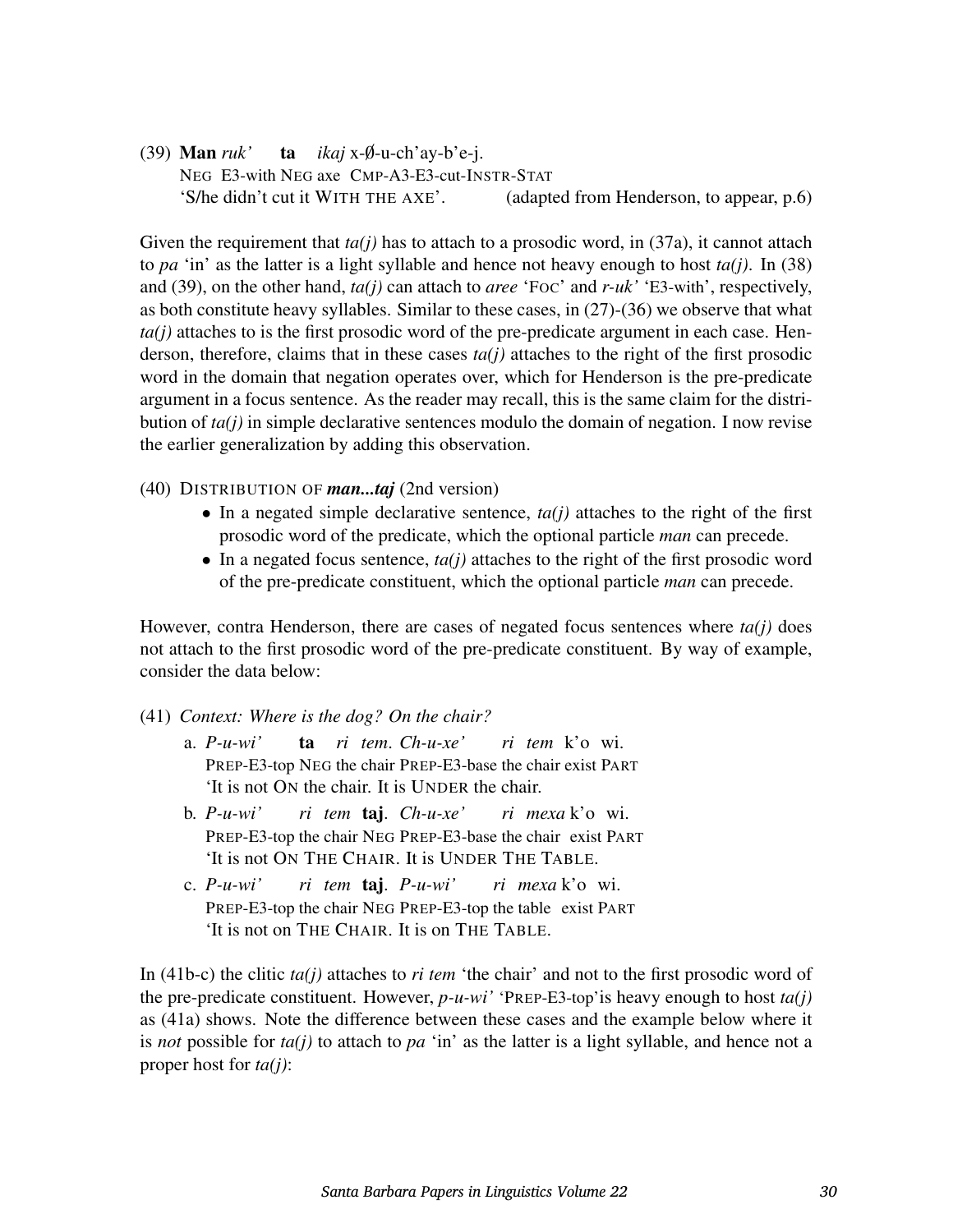- (42) *Context: Where is the dog? In the house?*
	- a. *Pa jaa* ta k'o wi. *Chi-r-ij* in house NEG exist PART PREP-E3-behind house exist PART *jaa* k'o wi. 'It is not IN the house. It is BEHIND the house.'
	- b.\**Pa* ta *jaa* k'o wi. *Chi-r-ij* in NEG house exist PART PREP-E3-behind house exist PART *jaa* k'o wi. (Intended reading) 'It is not IN the house. It is BEHIND the house.'

The reason why  $ta(i)$  cannot attach to  $pa$  'in' is not only because the latter will be prosodified with its argument, i.e. prosodically incorporate into its argument, as it usually happens for functional heads in K'iche' (Henderson, to appear, p.23). As the examples below illustrate, even when its argument is absent, *ta(j)* cannot attach to *pa* 'in'. Recall that the locus of stress in K'iche' is prosodic words. Yet, *pa* 'in' cannot carry stress and hence cannot be a prosodic word. Compare (43)-(44):

(43) *Context: Where is the dog? On the table? P-u-wi'* PREP-E3-top NEG PREP-E3-base exist PART taj. *Ch-u-xe'* k'o wi. 'It is not ON (the table). It is UNDER (the table).'

(44) *Context: Where is the dog? In the house?*

\**Pa* taj. *Chi-r-ij* in NEG PREP-E3-behind exist PART k'o wi. (Intended reading) 'It is not IN (the house). It is BEHIND (the house).'

In the acceptable (41b-c) above, on the other hand, there *are* heavy enough hosts preceding the words that  $ta(i)$  actually attaches to and yet it is possible for  $ta(i)$  to not attach to them. Furthermore, when there is more than one appropriate host in the pre-predicate constituent, the attachment of  $ta(i)$  is in fact indeterminate. For instance,  $(41a)$  and  $(41b)$  are three-way ambiguous in that both can be used when the focus is on the preposition *p-u-wi'* 'PREP-E3 top', on the noun phrase *ri tem* 'the chair', or on the entire prepositional phrase *p-u-wi' ri tem* 'PREP-E3-top the chair'. In other words, when *ta(j)* attaches to *p-u-wi'* 'PREP-E3-top', the interpretations in (45) are also possible alongside (41a):

- (45) *Context: Where is the dog? On the chair?*
	- a. *P-u-wi'* PREP-E3-top NEG the chair PREP-E3-top the chair exist PART ta *ri tem*. *P-u-wi' ri mexa* k'o wi. 'It is not on THE CHAIR. It is on THE TABLE.
	- b. *P-u-wi'* PREP-E3-top NEG the chair PREP-E3-base the chair exist PART ta *ri tem*. *Ch-u-xe' ri mexa* k'o wi. 'It is not ON THE CHAIR. It is UNDER THE TABLE.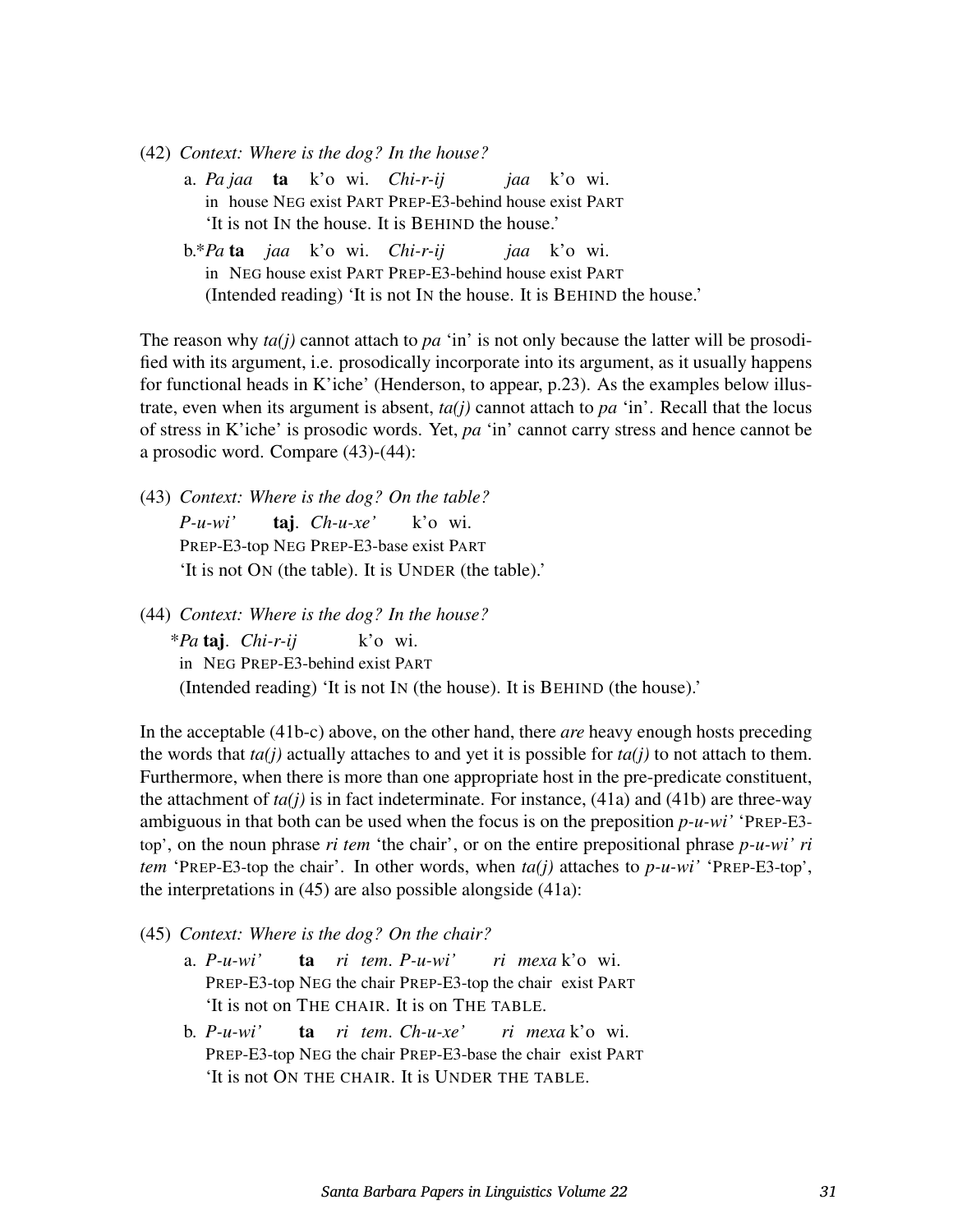Similarly, when *ta(j)* attaches to *ri tem* 'the chair', (46) is a possible interpretation alongside (41b) and (41c):

(46) *Context: Where is the dog? On the chair?*

*P-u-wi'* PREP-E3-top the chair NEG PREP-E3-base the chair exist PART *ri tem* taj. *Ch-u-xe' ri tem* k'o wi. 'It is not ON the chair. It is UNDER the chair.

In sum, it is possible for  $ta(j)$  to not attach to the first prosodic word of the pre-predicate constituent, contra Henderson's claim. Moreover, *ta(j)* can attach to a prosodic word of this constituent irrespective of context. Therefore, I will analyze the attachment of  $ta(j)$  as essentially indeterminate and adopt the following generalization about the distribution of the negation particles *man...ta(j)*:

(47) DISTRIBUTION OF *man...taj* (final version)

- In a negated simple declarative sentence,  $ta(j)$  attaches to the right of the first prosodic word of the predicate, which the optional particle *man* can precede.
- In a negated focus sentence,  $ta(j)$  non-deterministically attaches to the right of a prosodic word in the pre-predicate constituent, which the optional particle *man* can precede.

This revised generalization concludes my discussion about the distribution of *man...ta(j)*. In the next section, I am going to talk about the second observation that I am building my proposal on, namely the interpretation of negated focus sentences.

## 4.2 Interpretation of negated focus sentences

There seems to be some truth to the common intuition in the literature about negated focus sentences, namely that the focused constituent is "negated" in some sense. In this section, I intend to clarify what this sense is. Rather than claiming that constituents are "negated", however, I will show that this intuition can be tied to how focus behaves when embedded under negation, which, in turn, depends on the definition of focus I have adopted earlier. We start with a long-standing observation about how focus and negation interact. Jackendoff (1972, p.254), for instance, notes that "often negation does not seem to apply to an entire sentence, but only to part of it". To illustrate, consider the following examples:

(48) Michael didn't eat TORTILLAS yesterday.

(49) Michael didn't eat tortillas YESTERDAY.

In (48), the speaker denies that Michael ate tortillas yesterday without denying that he ate something yesterday, whereas in (49) she denies that the time Michael ate tortillas was yesterday, without denying that he ate tortillas some other time. This is why Jackendoff (1972,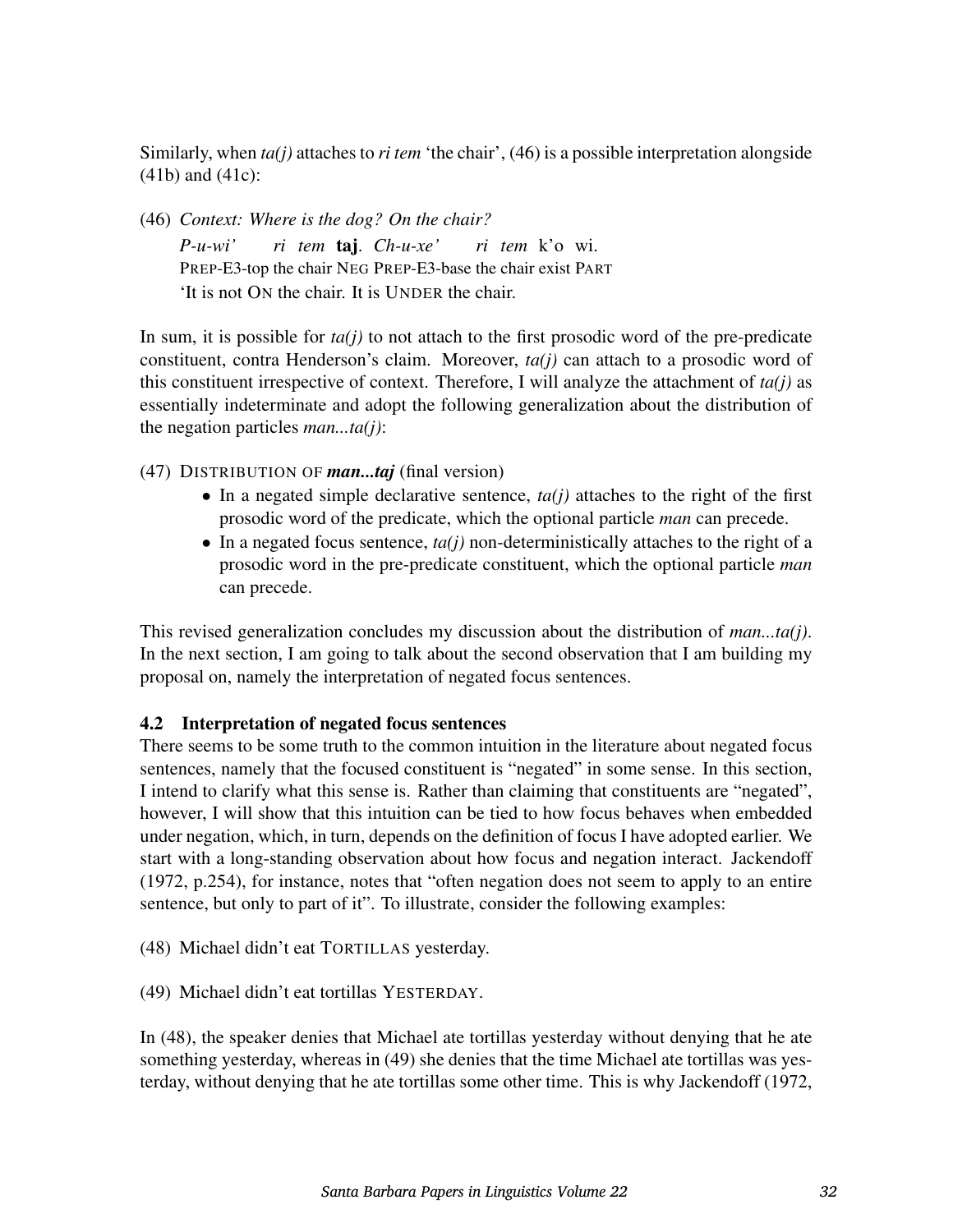p.255) says that negation associates with focus as its meaning depends on the focal structure of the utterance, namely what the answer to the QUD is. As Kadmon (2001, p.259) points out, this is not a truth-conditional effect, however, given that both (48) and (49) assert the same proposition. What differs is the QUD they presuppose, i.e. the alternatives that they evoke, which is reflected in the placement of the prosodic prominence in each case. In (48), the alternatives range over things that Micheal could have eaten yesterday whereas in (49) they range over times that Michael could have eaten tortillas.

Recall that, in section 3, I adopted the assumption that focus is an answer to the Question Under Discussion (QUD) (Roberts, 1996), the current discourse topic when the focus sentence is uttered. What this definition requires is question-answer congruence in that in a focus construction like (50) the *focused* part correlates with the *wh-*word, and the *nonfocused* part is congruent to the QUD:

(50) *Context: Who ate tortillas?* MICHAEL ate tortillas.

A long-standing observation about the interaction between focus and negation is that when, say, (50) is negated as in (51), negation affects what is being asserted. In (50), the assertion is that among the alternatives that the focus evokes, it is Michael who ate tortillas. When the sentence is negated, the assertion is reversed in that now Michael is not in the set of tortilla-eaters. Yet, what is presupposed, the QUD, is not affected by negation as it is a presupposition (Jackendoff, 1972; Kratzer, 1989; Kadmon, 2001; Beaver & Clark, 2008).

(51) MICHAEL didn't eat tortillas.

I claim that the common intuition that the focused constituents are "negated" in K'iche' is precisely because of this interaction between focus and negation. Yet, the present analysis does not posit an operation that fronts constituents and "negates" them, which, as we have seen, is problematic both descriptively and theoretically. Rather, it utilizes the definition of focus as an answer to the QUD and the observations about how focus behaves when embbedded under negation. Combining the generalization in (47) with the observations about how negation affects focus, thus, enables us to unify the different-looking behavior of the negation particles in K'iche', where negation, regardless of the type of the sentence, always yields propositional negation. In the particular case of focus, the negation operator acts differently on what is presupposed and what is asserted.

# 5 Conclusion

This paper discussed how negation is encoded in K'iche'. I reviewed descriptive and theoretical problems with the traditional analyses which claim (i) that the negation particles *man...ta(j)* occur around the predicate in a basic declarative sentence and (ii) that, in a negated focus sentence, it is the focused constituent that is "negated". Following Henderson (to appear), I developed an alternative account where the particle *ta(j)* is analyzed as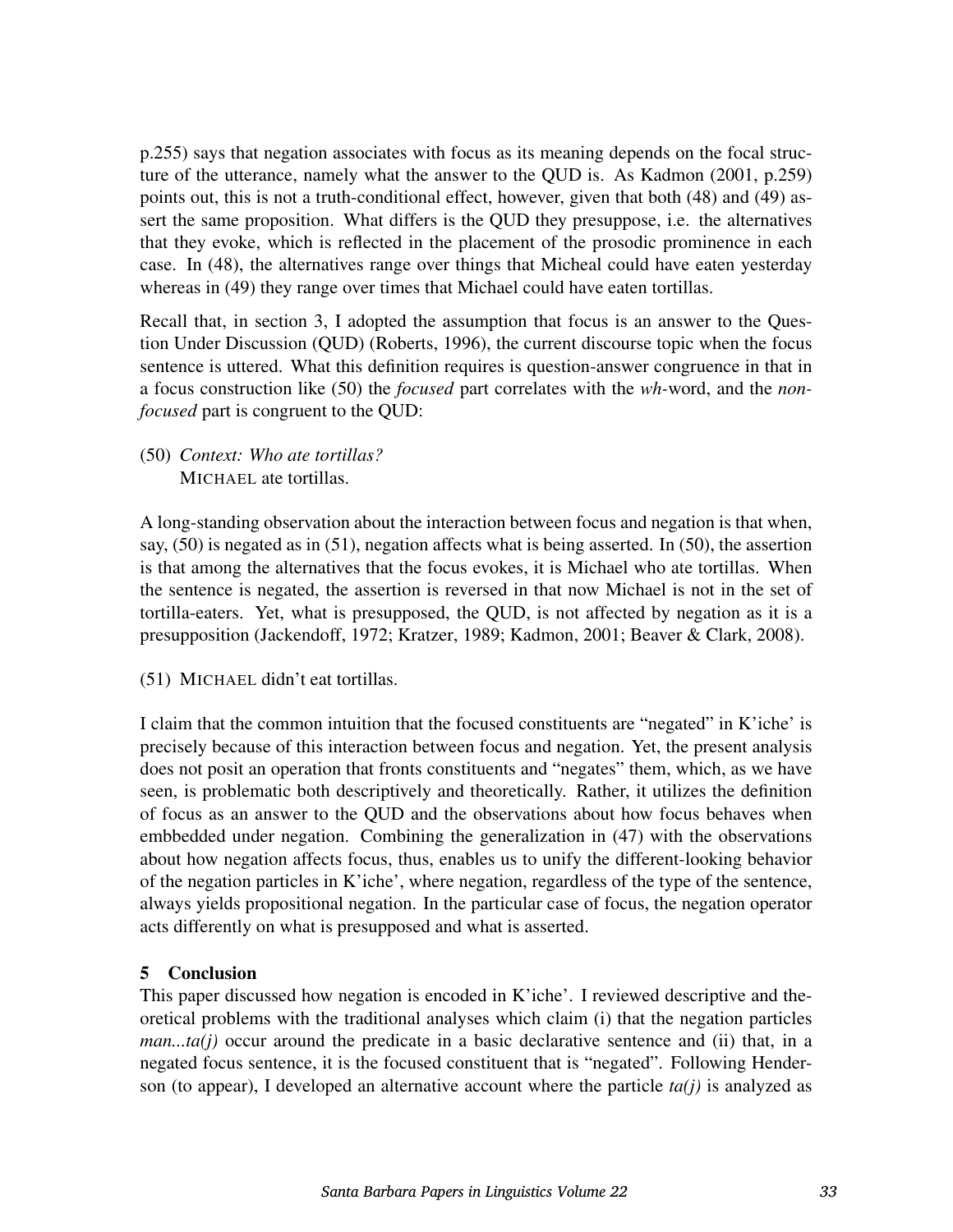a clitic which attaches to a prosodically appropriate host. In particular, I argued that it attaches to the first prosodic word of the predicate in negated basic declarative sentences. As for negated focus sentences, I claimed that *ta(j)* attaches to a prosodic word of the prepredicate constituent, but, contra Henderson, not necessarily to the first prosodic word. I presented evidence that in these cases *ta(j)* can attach to other prosodic words in the prepredicate foci and that this attachment is in fact indeterminate. Lastly, I argued that the common intuition about the focused constituent being "negated" is due to the pragmatic interaction between focus and negation, namely that when a focus construction is negated what is asserted is targeted by negation, whereas what is presupposed, the existence of a Question Under Discussion (QUD) (Roberts, 1996), survives as an implication (Jackendoff, 1972; Kratzer, 1989). I argued that combining the facts about the distribution of *man...ta(j)* and the pragmatics of focus and negation gives us a unified account of negation in K'iche' whereby we can predict the variable surface distribution of *man...ta(j)* which invariably yields propositional negation.

The generalization I have formulated about the distribution of *man...taj* suggests that negation in simple declaratives and negation in focus sentences must be handled differently since the distribution of the particles in these cases is different. Alongside the languageinternal motivations for such an analysis, some support for having different lexical entries for these two cases comes from other members of the Mayan family. For example, Kockelman (2003) notes that Q'eqchi' has two negators which are non-homophonous: (i) *ink'a'* for negation in simple declaratives and (ii) *moko...ta* for negation in negated focus sentences. Similarly, according to England (1983), Mam has a number of different negative particles which are in complementary distribution. In particular, the marker *miti'*, which is used to negate declaratives with verbal predicates cannot be used to negate focus sentences and declaratives formed with stative predicates which require the particle *miyaa'*. If my analysis is on the right track, then it would mean that K'iche' also makes a similar distinction despite using homophonous negators in each case.

#### Acknowledgments

I am indebted to Raul Castro, María Hernandez Us, Adelina Chom Canil and Juana Pérez Gómez for their judgements and patience. I am also grateful to Judith Tonhauser, Carl Pollard, Craige Roberts, Robert Henderson, Cynthia Clopper, Chris Worth and Robert Levine for many helpful discussions about the material presented here. I also would like to thank Heather Dean and Victoriano Canil for all their help. The fieldwork for this project is funded by the Department of Linguistics and the College of Arts and Humanities at OSU.

#### **Notes**

<sup>1</sup>This particle has been traditionally glossed as an irrealis particle in K'iche' and it does have an irrealis meaning when it is used in counterfactual constructions (Larsen, 1988). However, as Larsen points out, the negative particle *man* is optional in many dialects of modern K'iche'. In the speech of all but one of the consultants that I worked with, *man* is almost always omitted and only the so-called irrealis particle *ta(j)* is used. Since it is also possible to use *ta(j)* as the sole negator, I follow Pye (2001) and treat *ta(j)* as a negation particle and gloss it as NEG.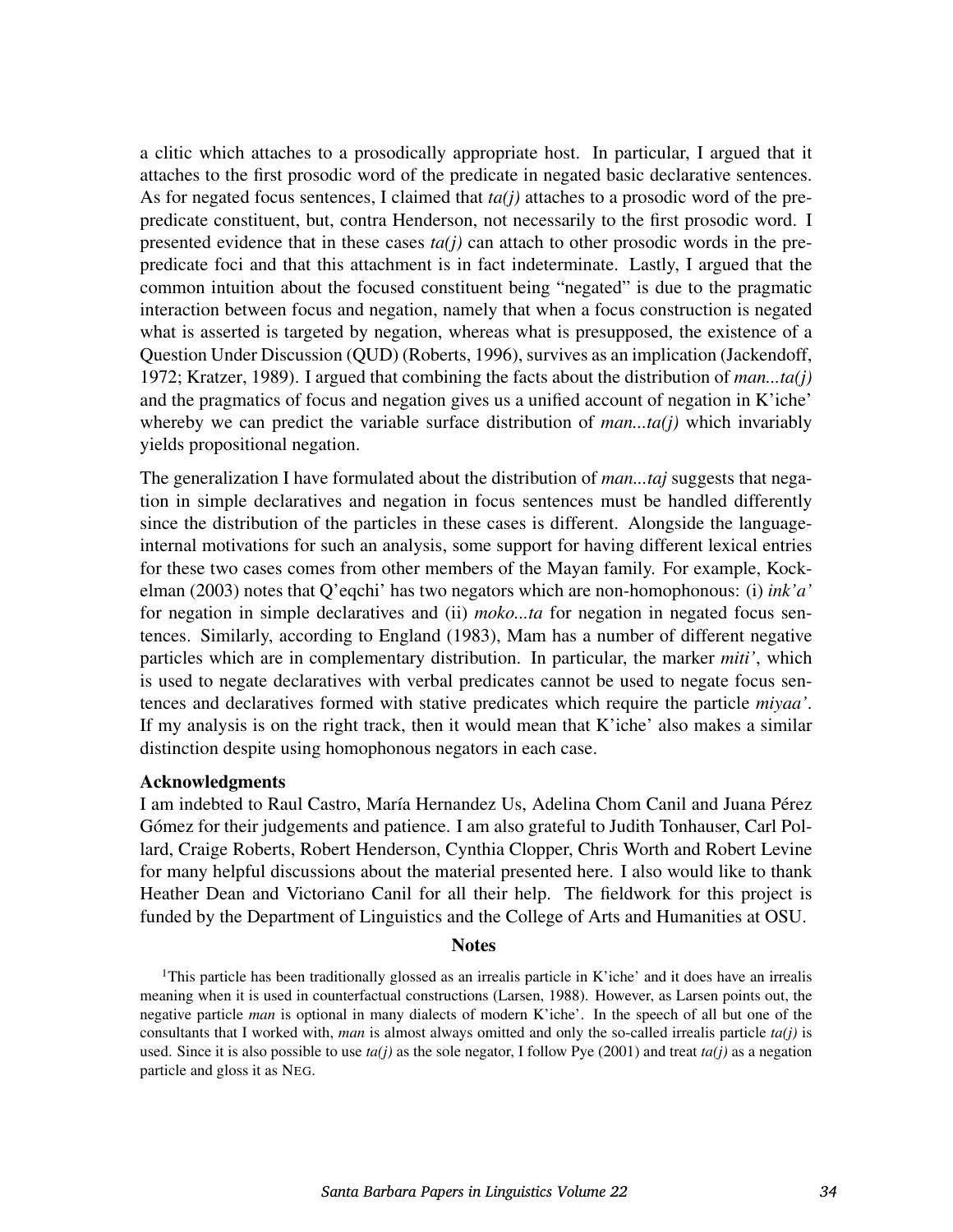<sup>2</sup>In the orthography, all symbols have their standard phonetic value except the following:  $i =$  glottal stop,  $C'$  = glottalized consonant,  $VV$  = long vowel, ch = [č], tz = [ $\epsilon$ ], x = [ $\tilde{s}$ ], and j = [x] or [x]. The following abbreviations are used in the morphological glosses of the examples:  $A1(p)$ ,  $A2(p)$ ,  $A3(p)$  = absolutive first, second, third person singular (plural) affix;  $E1(p)$ ,  $E2(p)$ ,  $E3(p)$  = ergative first, second, third person singular (plural) affix;  $AG = agent$  focus;  $AMP = completeive$ ;  $DET = determine$ ;  $FOC = focus$  particle;  $INCMP =$ incompletive; INSTR = instrumental; NEG = negative particle; PREP = preposition; PART = particle; STAT = status suffix. Unless otherwise stated, all the data in this paper is from original fieldwork in Santa María Tzejá, Ixcán, El Quiché, Guatemala and Columbus, Ohio, USA.

 $3I$  am using the standard terminology for ergative languages but I do not intend to imply that all A arguments are agents and/or all O arguments are patients.

4 It has been reported that the negative particle exhibits dialectal variation. In some dialects it is *man*, in some dialects it is *ma* and yet in some it is *na* (Larsen 1988; Henderson, to appear).

<sup>5</sup>Henderson (to appear) claims that, just as the status suffixes *-ik* and *-o* which attach to verbs, the phrasefinal form *taj* appears at the end of Intonational Phrases. In the speech of my consultants, the non-phrase-final form *ta* is always realized as [t] cliticized to the preceding word.

<sup>6</sup>I leave it for future research to determine whether there are any differences between these two possibilities.

<sup>7</sup>This marker comes in two forms:  $-(V)w$  for root transitive verbs, and *-n* for derived transitive verbs (Trechsel, 1993).

 $8$ According to Davies & Sam-Colop (1990), the only known exception to this diversity is the 'demoted' agent of a passivized sentence.

 $^{9}$ In (34), *ta(j)* cannot attach to *jun* 'a' because in speech this determiner does not bear stress and its coda consonant is usually omitted, i.e. it will not count as a prosodic word.

#### **References**

Aissen, Judith. 1992. Topic and focus in Mayan. *Language* 68(1). 43–80.

Aissen, Judith. 1999. Agent focus and inverse in Tzotzil. *Language* 75(3). 451–485.

- Aissen, Judith. to appear. On the syntax of agent focus in K'ichee'. In *Proceedings of FAMLi I*, MIT Working Papers in Linguistics.
- Beaver, David I. & Brady Z. Clark. 2008. *Sense and sensitivity: How focus determines meaning*. Blackwell.
- Broadwell, George Aaron. 2000. Word order and markedness in Kaqchikel. In Miriam Butt & Tracy Holloway King (eds.), *Proceedings of the LFG00 Conference*, CSLI Publications.

Büring, Daniel. 2011. Focus. In Patrick Colm Hogan (ed.), *The Cambridge Encyclopedia of the Language Sciences*, Cambridge University Press.

- Can Pixabaj, Telma. 2010. La predicación secundaria en K'ichee': Una construcción restringada. In Judith Aissen & Roberto Zavala (eds.), *La predicacion secundaria en ´ lenguas de mesoamérica*, Mexico City: CIESAS.
- Davies, William D. & Luis Enrique Sam-Colop. 1990. K'iche' and the structure of antipassive. *Language* 66(3). 522–549.
- Dayley, Jon P. 1981. Voice and ergativity in Mayan languages. *Journal of Mayan Linguistics* 2(2). 3–82.
- Dixon, R.M.W. 1994. *Ergativity*. Cambridge University Press.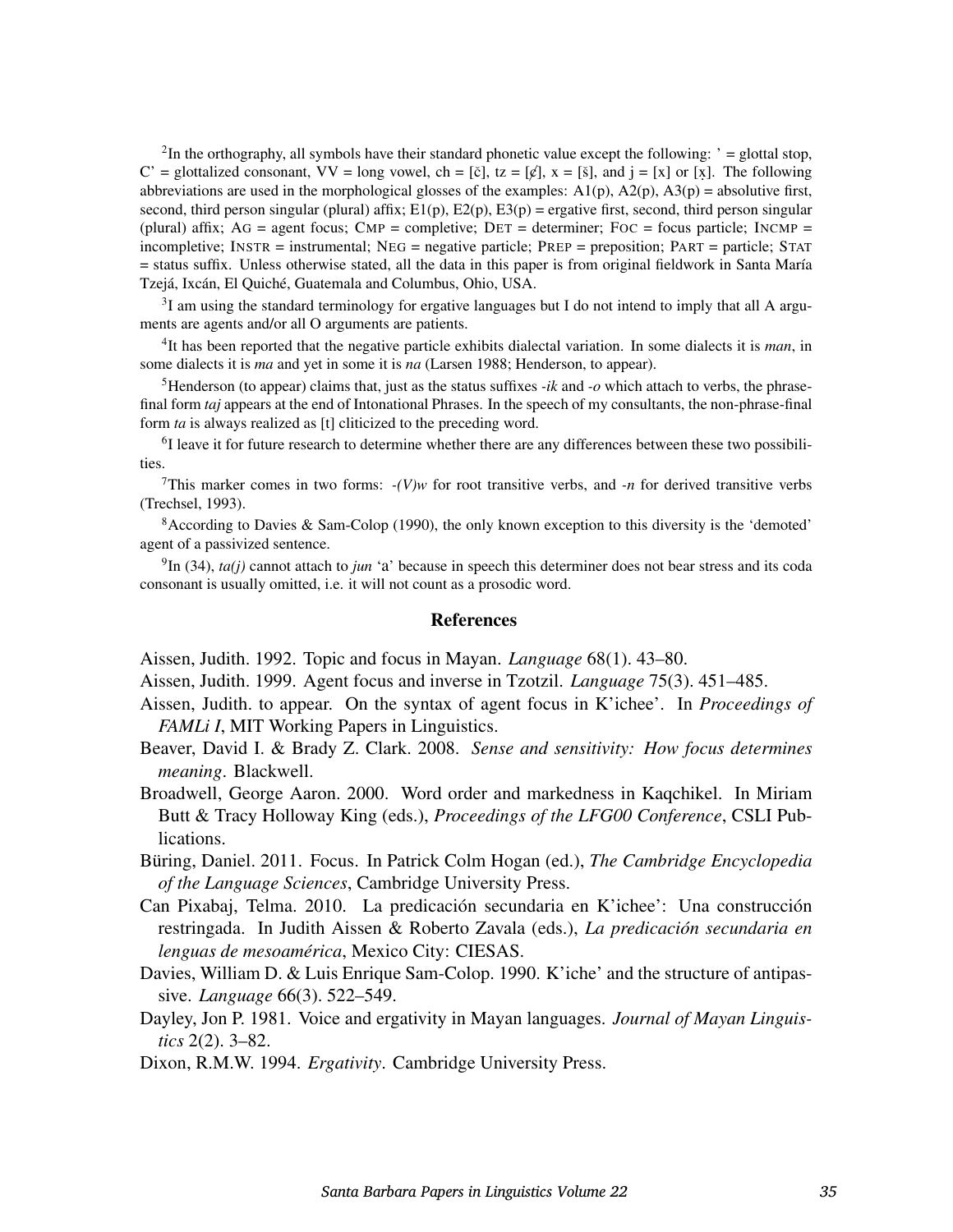- Dowty, David, Stanley Peters & Robert Wall. 1981. *Introduction to Montague semantics*. Springer.
- Duncan, Lachlan. 2003. The syntactic structure of Tz'utujil Maya. In Miriam Butt & Tracy Holloway King (eds.), *Proceedings of the LFG03 Conference*, Stanford: CSLI Publications.
- England, Nora C. 1983. *A grammar of Mam, a Mayan language*. University of Texas Press.
- England, Nora C. 1989. Comparing Mam clause structures: Subordinate versus main clauses. *International Journal of American Linguistics* 55(3). 283–308.
- England, Nora C. 1991. Changes in basic word order in Mayan languages. *International Journal of American Linguistics* 57(4). 446–486.
- Henderson, Robert. to appear. Morphological alternations at the intonational phrase edge: The case of K'ichee'. *Natural Language and Linguistic Theory*.

Jackendoff, Ray S. 1972. *Semantic interpretation in generative grammar*. The MIT Press.

Kadmon, Nirit. 2001. *Formal pragmatics*. Blackwell.

- Kockelman, Paul. 2003. The interclausal relations hierarchy in Q'eqchi' Maya. *International Journal of American Linguistics* 69(1). 25–48.
- Kratzer, Angelika. 1989. An investigation of the lumps of thought. *Linguistics and Philosophy* 12(5). 697–653.
- Larsen, Thomas W. 1987. The syntactic status of ergativity in Quiché. *Lingua* 71. 33–59.
- Larsen, Thomas W. 1988. *Manifestations of ergativity in Quiché grammar*: University of California, Berkeley dissertation.
- López Ixcoy, Candelaria Dominga. 1997. Ri ukemiik ri k'ichee' chii': Gramática k'ichee'. Guatemala City: Cholsamaj.
- Mondloch, James L. 1978. *Basic Quiche grammar ´* . Institute for Mesoamerican Studies, State University of New York at Albany.
- Mondloch, James L. 1981. *Voice in Quiché-Maya*: State University of New York at Albany dissertation.
- Norman, William. 1977. Topic and focus in Mayan. In *Presentation at the Mayan Workshop II*, San Cristóbal de las casas, Chiapas, México.
- Pixabaj, Telma Can & Nora England. 2011. Nominal topic and focus in K'ichee'. In Rodrigo Guitérrez-Bravo, Line Mikkelsen & Eric Potsdam (eds.), *Representing language: Essays in honor of Judith Aissen*, 15–30. Linguistics Research Center, UC Santa Cruz Department of Linguistics.
- Pye, Clifton. 2001. The acquisition of finiteness in K'iche' Maya. In *Proceedings of the 25th Annual Boston University Conference on Language Development*, 645–656.
- Pye, Clifton & Pedro Quixtan Poz. 1988. Precocious passives (and antipassives) in Quiché Mayan. *Papers and reports on child language development* 27. 71–80.
- Roberts, Craige. 1996. Information structure in discourse: Towards an integrated formal theory of pragmatics. In J. H. Yoon & A. Kathol (eds.), *Ohio State University Working Papers in Linguistics*, vol. 49, 91–136. The Ohio State University, Department of Linguistics.

Roberts, Craige. 1998. Focus, the flow of information, and Universal Grammar. In Peter